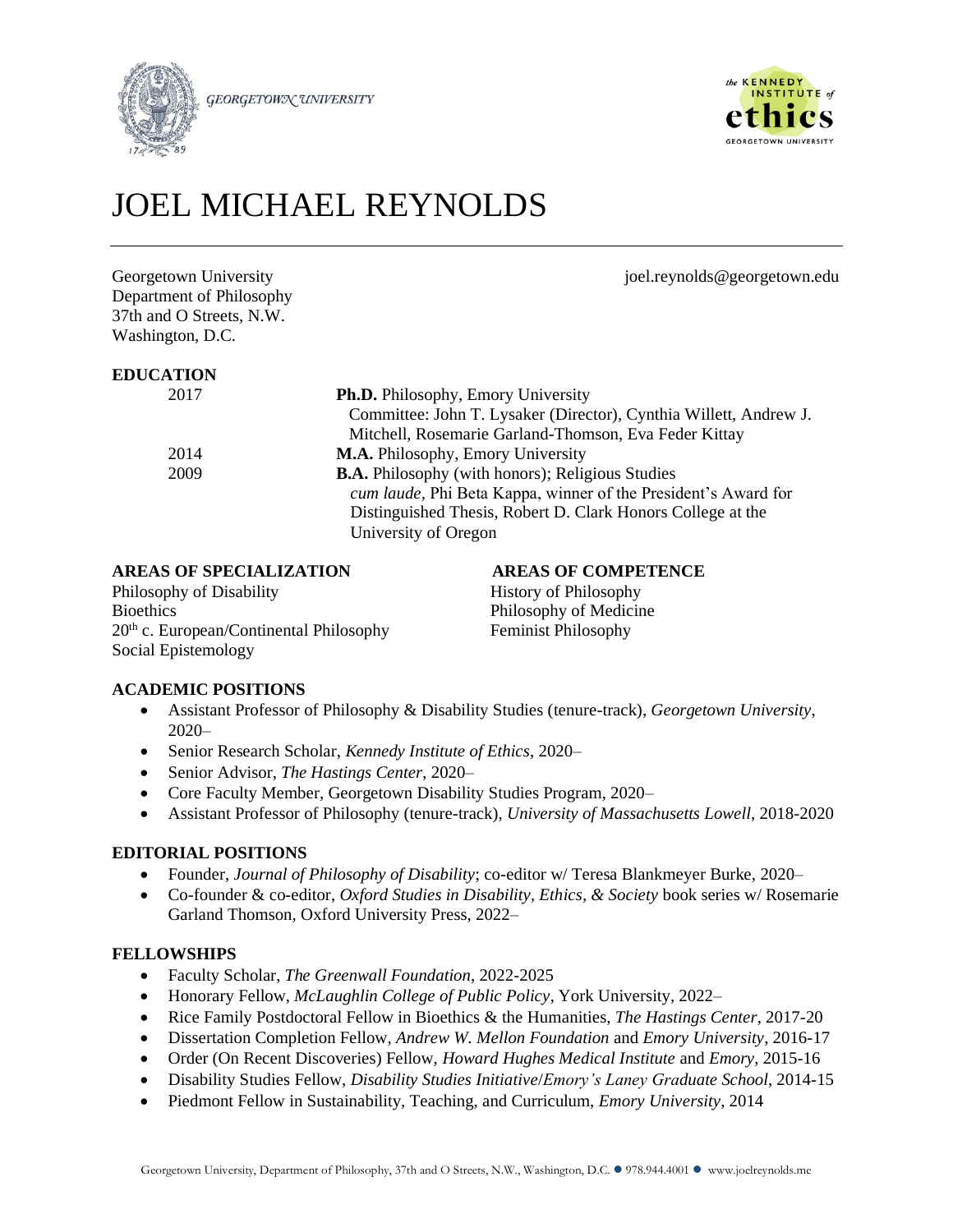• Arts & Sciences Fellow, *Emory University*, 2011-2016

#### **PUBLICATIONS**

KEY

 $\ddagger$  = co-/multiply-authored or edited  $\ddagger$  = commissioned *Under Review* = under peer review, awaiting notice re: decision *Forthcoming* = past peer review, in copyediting  *In Preparation* = editorial invite/approval, awaiting peer review *Work in Progress* = writing/research underway

#### Monographs:

#### 6. The Meaning of Disability

 *Oxford University Press*, ~300 pgs., under contract; forthcoming spring 2024.

- 5. Philosophy of Disability: An Introduction *Polity*, ~250 pgs., under contract; forthcoming spring 2024.
- 4. The Life Worth Living: Disability, Pain, and Morality *University of Minnesota Press*, 212 pgs., hardcover, paperback, and e-book; 2022.

#### Edited Volumes:

#### ‡2. The Disability Bioethics Reader,

*Routledge,* co-edited w/ Christine Wieseler, 418 pgs., hardcover, paperback, and e-book; 2022.

Contributors: Michael Rembis, Robert Wilson, John Evans, Alison Reiheld, Rosemarie Garland-Thomson, Sean Aas, Havi Carel, Elizabeth Dietz, Adrienne Asch, David Wasserman, Jackie Leach Scully, Desiree Valentine, Ron Amundson, Emma Sheppard, Lydia Nunez Landry, Erin Lamb, Yolonda Wilson, Joseph J. Fins, Tia Powell, Harold Braswell, Alexandre Baril, Andrea Pitts, Teresa Blankmeyer Burke, Anna Mollow, Hil Malatino, Laura Guidry-Grimes, Kevin Mintz, Erica Hua Fletcher, Lauren Guilmette, Anita Ho, David Peña-Guzmán, Lisa I. Iezzoni, Nicole Agaronnik, Joseph A. Stramondo, Eva Feder Kittay, and Eli Clare.

#### ‡1. The Art of Flourishing: Conversations on Disability,

*Oxford University Press*, co-edited w/ Liz Bowen, Erik Parens, & Rosemarie Garland-Thomson. Hardcover, paperback, and e-book; ~160 pgs., under contract; forthcoming fall 2023.

Contributors: Haben Girma, Rachel Kolb, Teresa Blankmeyer Burke, Yomi Wrong, Rod Michalko, Kim Q. Hall, David James Savarese, Lateef McLeod, Anand Prahlad, Ann Millett-Gallant, Karen Nakamura, Julia Watts-Belser, Jerron Herman, Georgina Kleege, Joseph A. Stramondo, Leah Smith, Mia Mingus, Sami Schalk, Jess Waggoner, and Jina B. Kim.

#### Edited Journal Issues:

‡ "For *All of Us*? On the Weight of Genomic Knowledge," Co-edited w/ Erik Parens, *The Hastings Center Report* Vol. 50, S1, May/June 2020. 76 pgs. doi.org/10.1002/hast.1149.

Contributors: Colin Koopman, Catherine Bliss, Jessica Kolopenuk, Joseph A. Stramondo, Lesley Larkin, Eva Feder Kittay, Sandra Soo-Jin Lee, Carolyn P. Neuhaus, and Jenny Reardon.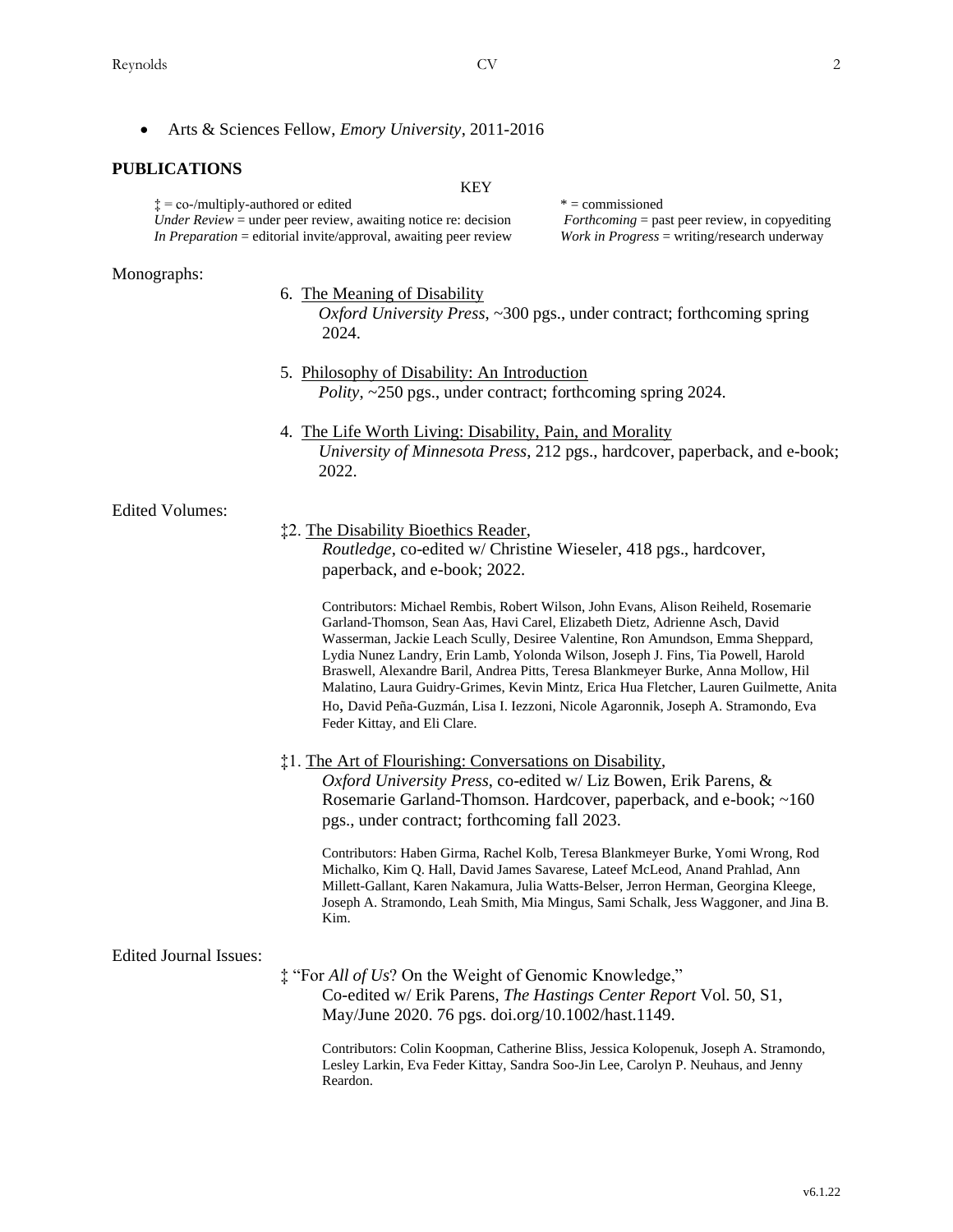Journal Articles (Peer-Reviewed):

*Under Review*

[Title Redacted], *Noûs* ‡ [Title Redacted], *New England Journal of Medicine* ‡ [Title Redacted], *Health Affairs* ‡ [Title Redacted], *International Journal of Feminist Approaches to Bioethics* (R&R) ‡ [Title Redacted], *The Journal of World Philosophies*

#### Forthcoming

1. ‡ **Expanding DEI to Disability: Opportunities for Biological Psychiatry**, *Biological* Psychiatry, w/ Perry Zurn, Joseph Stramondo, and Dani S. Bassett [3<sup>rd</sup> author], forthcoming.

#### 2022

- 2. **The Normate: On Disability, Critical Phenomenology, and Merleau-Ponty's Cézanne**, *Chiasmi International: Trilingual Studies Concerning the Thought of Merleau-Ponty* 24, forthcoming winter 2022.
- 3. **Against Intuitive Horribleness***, Episteme: A Journal of Individual and Social Epistemology* 19 (3): 1-16. doi.org/10.1017/epi.2021.42.
- 4. **Disability and White Supremacy**, *Critical Philosophy of Race* 10 (1): 48-70. doi: muse.jhu. edu/article/847940.

2021

- 5. **Genopower: On Genomics, Disability, and Impairment**, *Foucault Studies* 31: 142-65. doi.org/10.22439/fs.vi31.6450
- 6. ‡ **Moving Through Capacity Space: Mapping Disability and Enhancement**, *Journal of Medical Ethics* 47(11):748-755, w/ Nicholas Evans and Kaylee Johnson [2<sup>nd</sup> author]. doi: 10.1136/medethics-2019-105732.
- 7. **Heidegger, Embodiment, and Disability**, *Epoché: A Journal for the History of Philosophy* 26 (1): 183-201. doi.org/10.5840/epoche2021817199.

#### 2020

- 8. ‡ **Against Personal Ventilator Reallocation**, *Cambridge Quarterly of Healthcare Ethics* 30 (2), 30(2): 272-284, w/ Laura Guidry-Grimes and Katie Savin [1<sup>st</sup> author], doi:10.1017/ S0963180120000833.
- 9. ‡ **Disability Rights as a Necessary Framework for Crisis Standards of Care and the Future**  of Health Care, w/ Laura Guidry-Grimes, Katie Savin, Joseph A. Stramondo, et al. [4<sup>th</sup> author], *Hastings Center Report* 50 (3): 28-32. doi: 10.1002/hast.1128.
- 10. **"What If There's Something Wrong with Her?"—How Biomedical Technologies Contribute to Epistemic Injustice in Healthcare**, *The Southern Journal of Philosophy*, 58(1): 161–185. doi: 10.1111/sjp.12353.

## 2019

11. ‡ **The Harm of Ableism: Medical Error and Epistemic Injustice,** *Kennedy Institute of Ethics*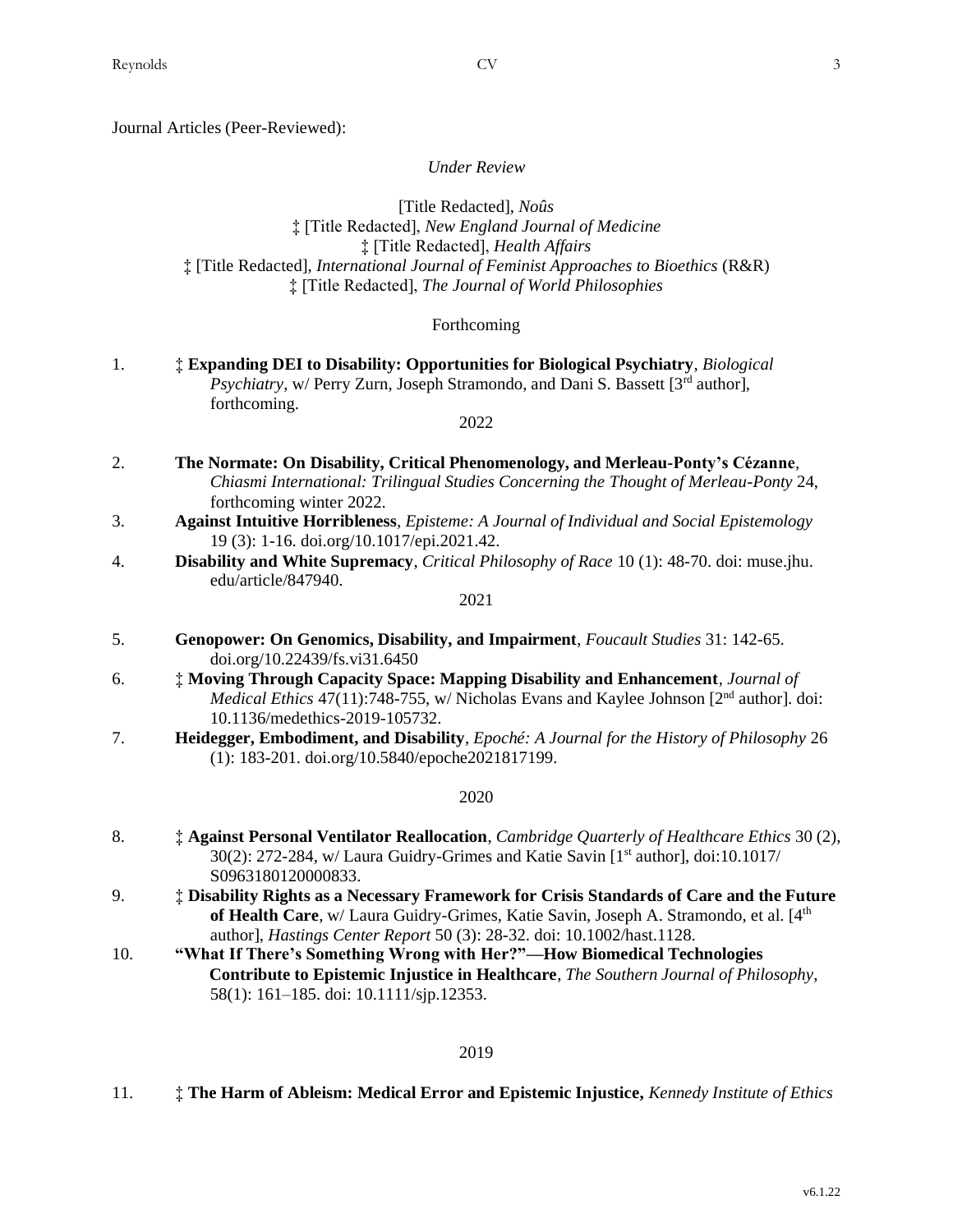*Journal* 29(3): 205–242*,* w/ David Peña-Guzmán [equal authorship]. Special issue on "Medical Error" edited by Sandra L. Borden and Fritz Allhoff. doi: 10.1353/ken.2019.0023 *Selected as the General Editor's Pick.*

- o Reprinted in *Ethics and Error in Medicine*, ed. Fritz Allhoff and Sandra L. Borden, New York: Routledge.
- 12. **The Meaning of Ability and Disability**, *Journal of Speculative Philosophy* 33(3): 434-447, *SPEP* SI. Doi: 10.5325/jspecphil.33.3.0434

#### 2018

- 13. **Three Things Practitioners Should Know About Disability**, *AMA Journal of Ethics*, 20(12): 2018, E1182-1188. DOI: 10.1001/amajethics.2018.1182.
	- o Selected as an "Art of Medicine" graphic design feature: "Three Things to Learn and Do in Practice with Patients with Disabilities by Jessica Delli Carpini. AMA J Ethics. 2021. 23(7):E584-585. doi: 10.1001/amajethics.2021.584.
- 14. **Killing in the Name of Care**, *Levinas Studies* 12: 141-164. doi.org/10.5840/levinas20197163.
- 15. **The Extended Body: On Aging, Disability, and Well-being**, *The Hastings Center Report* 48(S3): S31-36, part of a special issue on "The Good Life in Late Life," eds. Nancy Berlinger, Kate de Meideros, and Millie Solomon. doi:10.1002/hast.910**.**
- 16. **Renewing Medicine's Basic Concepts: On Ambiguity***, Philosophy, Ethics, and Humanities in Medicine* 13(8):1-5, part of a special issue on The Philosophy of Medicine. doi: 10.1186/s 13010-018-0061-4.
- 17. **Merleau-Ponty, World-Creating Blindness, & the Phenomenology of Non-Normate Bodies**, *Chiasmi International: Trilingual Studies Concerning the Thought of Merleau-Ponty* 19: 419-436. doi: 10.5840/chiasmi20171934.
	- o Reprinted, expanded, and translated into French as "Merleau-Ponty, la création du monde à travers l'aveuglement et la phénoménologie des corps non normés," in *Pour une phénoménologie critique*, ed. Donald A. Landes, Quebec City, Les Presses de l'Université Laval/Paris, J.Vrin [in progress].

# 2017

- 18. ‡ **Ethical Principles for the Use of Human Cellular Biotechnologies**, *Nature Biotechnology*  35, 1050–1058, w/ Paul Root Wolpe, Karen S. Rommelfanger, et al. [large group authored], doi:10.1038/nbt.4007.
- 19. "**I'd Rather Be Dead Than Disabled"—The Ableist Conflation and the Meanings of Disability**, *The Review of Communication* 17(3): 149-63, part of a special issue on Medical Humanities and Health Communication Studies. doi:10.1080/15358593.2017.1331255.
- 20. ‡ **The Pathic Model of Disability: Identity, Moral Force, and the Politics of Pain**, w/ Florian Kiuppis [1<sup>st</sup> author], *International Journal of Disability*, *Development & Education*, doi:10.1080/1034912X.2017.1416594.

#### 2016

- 21. **Toward a Critical Theory of Harm: Ableism, Normativity, and Transability (BIID)**, *APA Newsletter on Philosophy and Medicine* 16(1): 37-46.
- 22. **Infinite Responsibility in the Bedpan: Response Ethics, Care Ethics, and the Phenomenology of Dependency Work (Caregiving)**, *Hypatia*: *A Journal of Feminist Philosophy* 31(4): 779-774. doi:10.1111/hypa.12292.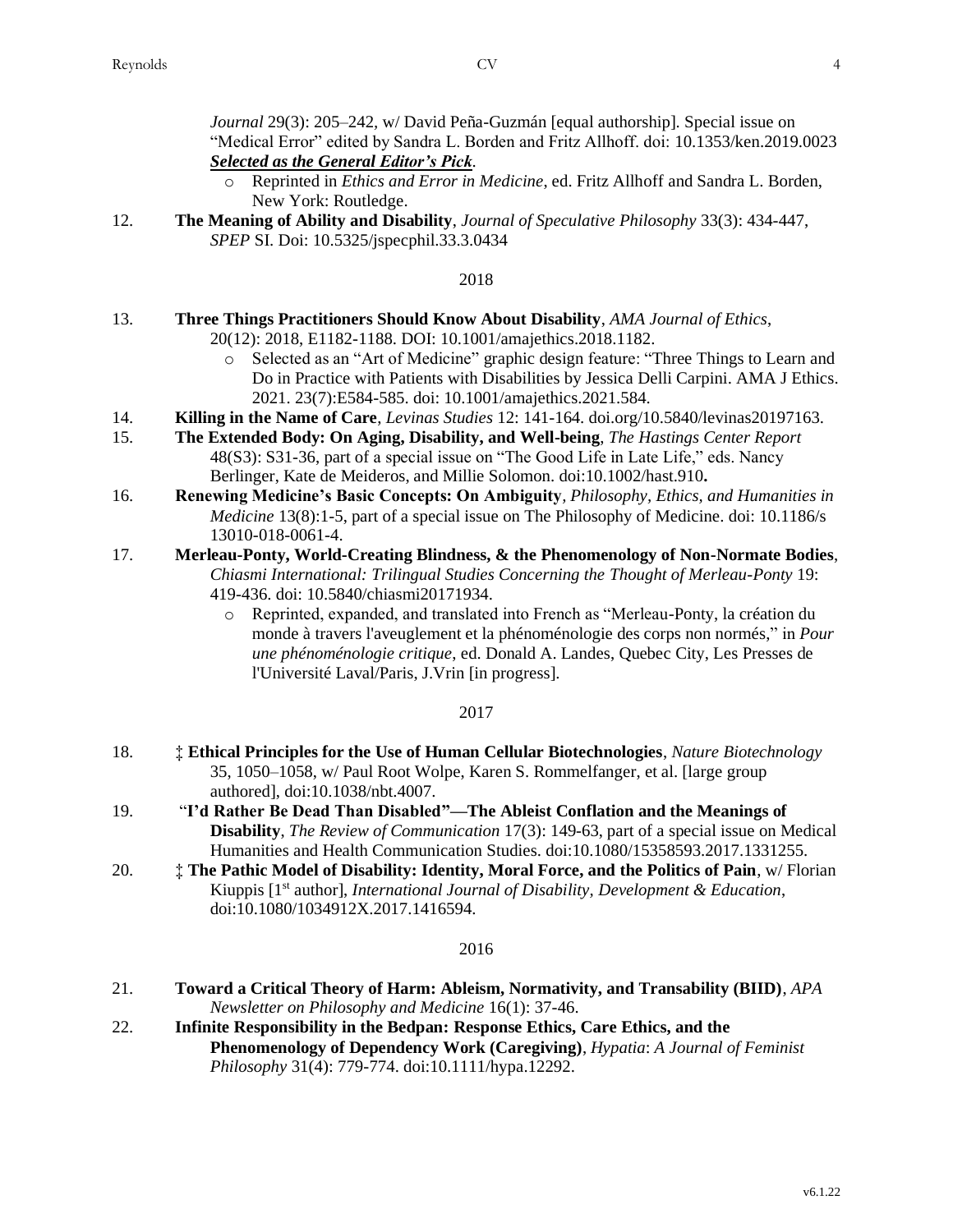# Book Chapters

### *Forthcoming*

- 1. ‡ **Disability, Ableism, & Social Epistemology**, w/ Kevin Timpe [equal authorship], *The Oxford Handbook of Social Epistemology*, eds. Jennifer Lackey and Aidan McGlynn, Oxford University Press, forthcoming spring 2024.
- 2. ‡ **Reforming Informed Consent: On Disability and Genetic Counseling**, w/ Elizabeth Dietz [2nd author], *The Oxford Handbook of Genetic Counseling*, eds. Michael Deem, Robin Grubs, and Emily Farrow, Oxford University Press, forthcoming spring 2023.

# 2021-22

- 3. ‡ **Ableism and Ageism: Insights from Disability Studies for Age Studies**, w/ Anna Landre [1st author], *Critical Humanities and Ageing: Forging Interdisciplinary Dialogues*, eds. Marlene Goldman, Thomas Cole, Kate de Medeiros, Routledge, forthcoming fall 2022.
- 4. **Health and Other Reveries: Homo Curare, Home Faber, and the Realization of Care**, *Normality, Abnormality, and Pathology in Merleau-Ponty*, eds. Talia Welsh and Susan Bredlau, SUNY Press.
- 5. **Conditioning Principles: Bioethics and the Problem of Ableism**, *Applying Non-Ideal Theory to Bioethics: Living and Dying in a Nonideal World*, eds. Laura Guidry-Grimes and Elizabeth Victor, New York: Springer.

#### 2014-19

- 6. **Normate** in *50 Concepts for a Critical Phenomenology*, eds. Ann Murphy, Gayle Salamon & Gail Weiss, Northwestern University Press: 2019.
- 7. **The Ethics of Care**, in *Disability in American Life: An Encyclopedia of Concepts, Policies, and Controversies,* eds. T. Heller, S.P. Harris, C. Gill, and R. Gould. Santa Barbara, CA: ABC-CLIO: 2018.
- 8. ‡\* **Feminist Philosophy and Disability**, w/ Anita Silvers [2nd author], in *Feminist Philosophy*, ed. Carol Hay, Macmillan Interdisciplinary Handbooks: Philosophy, Boston, Cengage: 2018.
- 9. **Feeding Upon Death: Pain, Possibility, and Transformation in S. Kay Toombs and Kafka's 'The Vulture'**, in *Jahrbuch Literatur und Medizin*, ed. Florian Steger, Band 6, Universitätsverlag Winter: 2014, 135-54.

#### *In Preparation*

- 10. **Welfare, Flourishing, and Disability**, in *Philosophical Foundations of Disability Law*, eds. Heloise Robinson, Jonas-Sébastien Beaudry and Jonathan Herring, Oxford University Press.
- 11. **Possibilities of Which I Am: Disability, Existentialism, and Embodiment**, in *The Routledge Handbook of Contemporary Existentialism*, ed. Kevin Aho, Routledge.
- 12. **Ability Trouble**, in *The Routledge Handbook of Non-Ideal Theory*, eds. Johanna Müller and Hilkje C. Hänel, Routledge.
- 13. ‡ **"If You Aren't Depressed, You Aren't Paying Attention"—Neurodiversity and Mental Health in the (Racial Capitalist) Anthropocene**, w/ Sabrina Leeds, in *Climate Change and Mental Health Equity*, ed. Rhonda Moore, Oxford University Press.
- 14. ‡ "**Disability, Debility, & Necropolitics**," *Disability & Death: Ethical, Legal, & Political Issues*, eds. Jerome Bickenbach and Christopher Riddle, Routledge.
- 15. **Interpreting the History of Philosophy through a Disability/Crip Lens**, in *Reclaiming*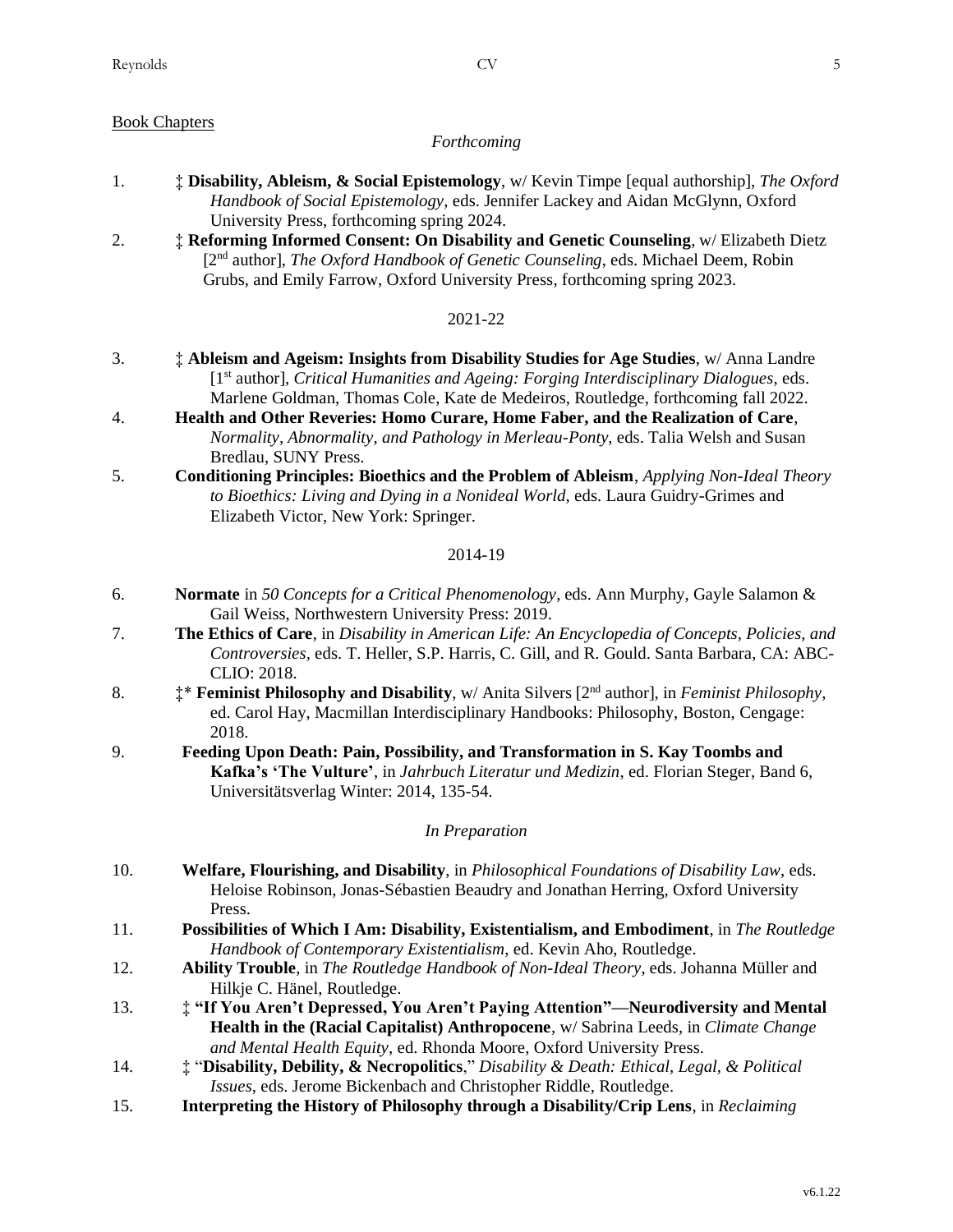*Philosophy's Disability History: Cripping the Canon*, eds. Melinda C. Hall and Sarah Gorman, Routledge.

#### Encyclopedia Articles

#### *In Preparation*

- 1. **Philosophy of Disability**, *Internet Encyclopedia of Philosophy*, eds. James Fieser and Bradley Dowden
- 2. **Disability as a Theme in Phenomenology**, *The Encyclopedia of Phenomenology*, eds. Ted Toadvine and Nicolas de Warren, Springer
- 3. **Philosophy of Disability**, *1000-Word Philosophy: An Introductory Anthology*, eds. Chapman, Nobis, Gronholz, et al.

#### Scholarly Commentaries & Introductions

#### 2022

- 1. ‡ **Disability, the Fetal Person, and the Future of Abortion**, w/ Rosemarie Garland-Thomson, *American Journal of Bioethics 22 (6)*, OPC response to special three-article cluster on *Roe v. Wade*, forthcoming.
- 2. ‡ **Disability Bioethics**, w/ Christine Wieseler, editor's introduction to The Disability Bioethics Reader, eds. Reynolds & Wieseler (New York; Oxford: Routledge, forthcoming).

#### 2019-2021

- 3. ‡ **Introducing the Journal of Philosophy of Disability**, editor's introduction to the annual issue of *The Journal of Philosophy of Disability*, eds. Reynolds and Burke, published each fall.
- 4. ‡ **The Complex Relationship between Disability and Frailty Scores**, w/ Charles E. Binkley and Andrew Schuman, *American Journal of Bioethics***,** 21 (11): 74-76. 2021. OPC response to "Frailty triage: Is Rationing Intensive Medical Treatment on The Grounds of Frailty Ethical? by Dominic JC Wilkinson. doi.org/10.1080/15265161.2021.1980138.
- 5. **The Carcerality of Ability**, *Theory & Event* 24(2): 2021, 625-630. Part of a special symposium on Active Intolerance Michel Foucault, the Prisons Information Group, and the Future of Abolition, eds. Perry Zurn and Andrew Dilts. DOI: 10.1353/tae.2021.0033
- 6. **Health** *for Whom***? Bioethics and the Challenge of Justice for Genomic Medicines,** *The Hastings Center Report,* special issue editor's introduction: "For *All of Us*? On the Weight of Genomic Knowledge." Volume 50, Issue SI, May/June 2020.
- 7. **Disability and the Problem of Suffering**, *Journal of Medical Ethics* 46: 2020, 547. DOI: 10.1136/ medethics-2020-106375. OPC response to "Expressivism at the Beginning and End of Life" by Phillip Reed.

#### 2016-18

- 8. **Infotality: On Living, Loving, and Dying Through Information**, *American Journal of Bioethics* 18(2): 2018, 33-35. DOI: 10.1080/15265161.2017.1409832. OPC response to "The Quantified Relationship" by Danaher J, Nyholm S, and Earp BD.
- 9. **Ableism and Quality of Life Judgments in Disorders of Consciousness: Who Bears Epistemic Responsibility?** *American Journal of Bioethics Neuroscience* 7(1): 2016, 59-61. DOI:10.1080/21507740.2016.1150911. OPC response to "Inference and Inductive Risk in Disorders of Consciousness" by L. Syd M. Johnson.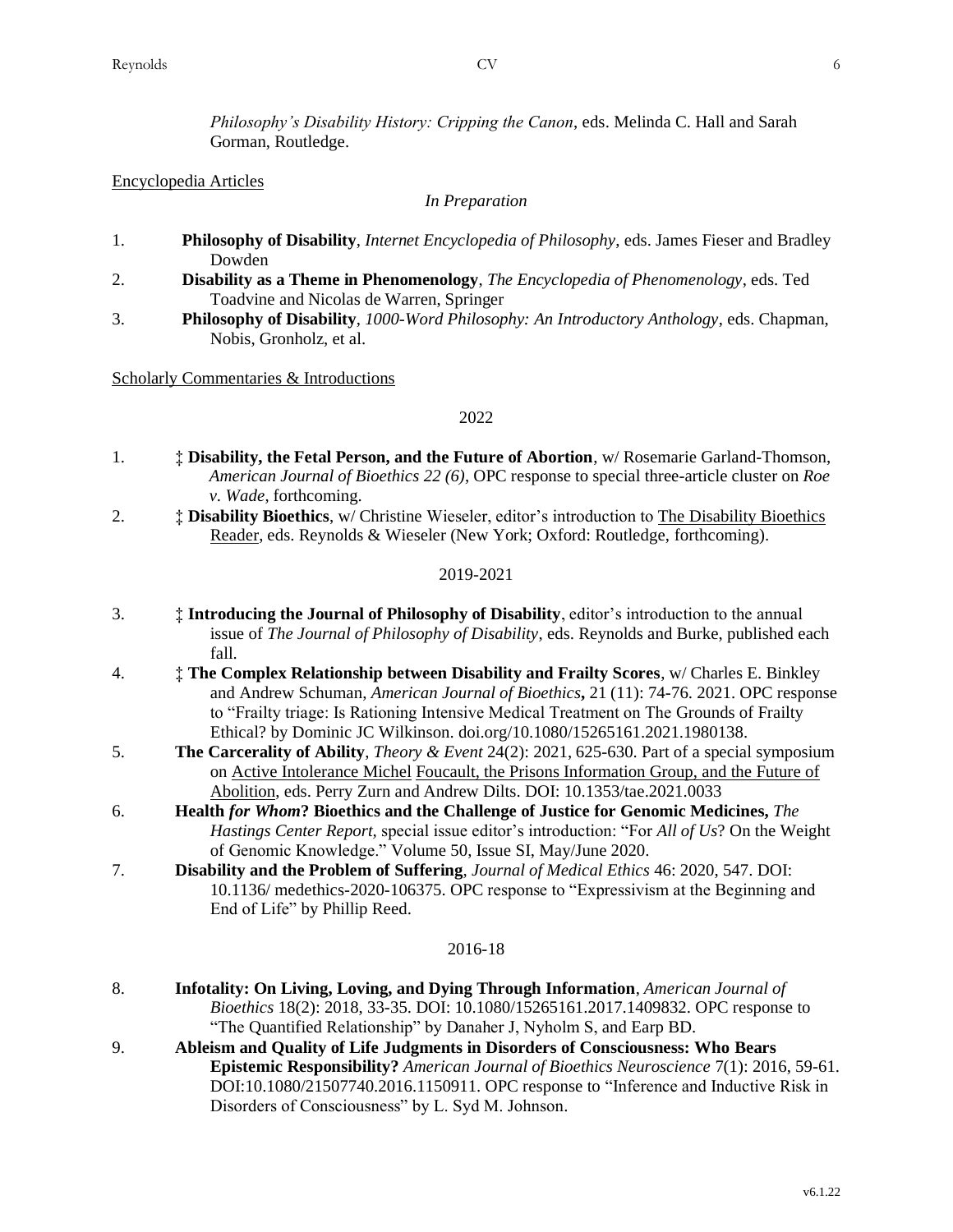# Book Reviews, Responses, Forwards, & Misc. Scholarly Publications

# 2017-21

| 1. | <b>Narrative Knowledge and the Ends of Bioethics</b>                                            |
|----|-------------------------------------------------------------------------------------------------|
|    | Book review of Fables and Futures: Biotechnology, Disability, and the Stories We Tell           |
|    | Ourselves by George Estreich, MIT Press, planned for The Hastings Center Report, in             |
|    |                                                                                                 |
|    | preparation.                                                                                    |
| 2. | On Thoughts that Build and Break Us                                                             |
|    | Book review of Curiosity and Power: The Politics of Inquiry by Perry Zurn, University of        |
|    | Minnesotra Press, planned for <i>Continental Philosophy Review</i> , in preparation.            |
| 3. | # The Import of the UNCRPD & Disability Justice for Pandemic Preparedness & Response            |
|    | w/ Rosemarie Garland-Thomson, symposium on "International Pandemic Lawmaking:                   |
|    | Conceptual and Practical Issues," The Petrie-Flom Center for Health Law Policy,                 |
|    | Biotechnology, and Bioethics at Harvard Law School; The Max Planck Institute of                 |
|    | Comparative Public Law and International Law, https://tinyurl.com/6dc74zhx.                     |
| 4. | <b>Theories of Disability</b>                                                                   |
|    | Book chapter for The Disability Bioethics Reader, eds. Reynolds & Wieseler (New York;           |
|    | Oxford: Routledge), forthcoming May 2022.                                                       |
| 5. | <b>The Healtholocene</b>                                                                        |
|    | Essay response to Kierkegaard After the Genome: Science, Existence, and                         |
|    | Belief in This World by Ada Jaarsma. 2018. Syndicate.                                           |
| 6. | <b>Book Review of Dangerous Discourses of Disability, Subjectivity and Sexuality by Margrit</b> |
|    | Shildrick, International Journal of Feminist Approaches to Bioethics 11(1): 162-67, 2018.       |
|    | DOI: 10.3138/ijfab.11.1.162.                                                                    |
| 7. | <b>Book Forward</b>                                                                             |
|    | Addressing Ableism: Philosophical Questions via Disability Studies, by Jennifer Scuro,          |
|    | New York: Lexington Books. 2017.                                                                |
| 8. | <b>Being Better Bodies</b>                                                                      |
|    | Extended book review of The Bioethics of Enhancement: Transhumanism, Disability, and            |
|    | Biopolitics by Melinda Hall, for The Hastings Center Report 47(6): 46-47, 2017.                 |
|    | DOI:10.1002/hast.785.                                                                           |
|    |                                                                                                 |
|    | <b>Works in Progress</b>                                                                        |
|    | Monographs:                                                                                     |

- *Ability & Other Reveries: Essays in Continental Philosophy of Disability* Manuscript 70% complete, planned for SUNY Press
- *Worldmaking: A Bioethics for the Future* In preparation for *Norton*

# Edited Volumes:

- *Disability Justice in Emergency Conditions* In preparation w/ Mercer Gary, planned for Cambridge University Press
- *Fits and Misfits: Rethinking Disability, Debility, and the World with Merleau-Ponty* In preparation w/ Gail Weiss, planned for Northwestern University Press
- ‡ *Epistemic Injustice and Healthcare* In preparation w/ Havi Carel and Ian James Kidd, planned for Wellcome Press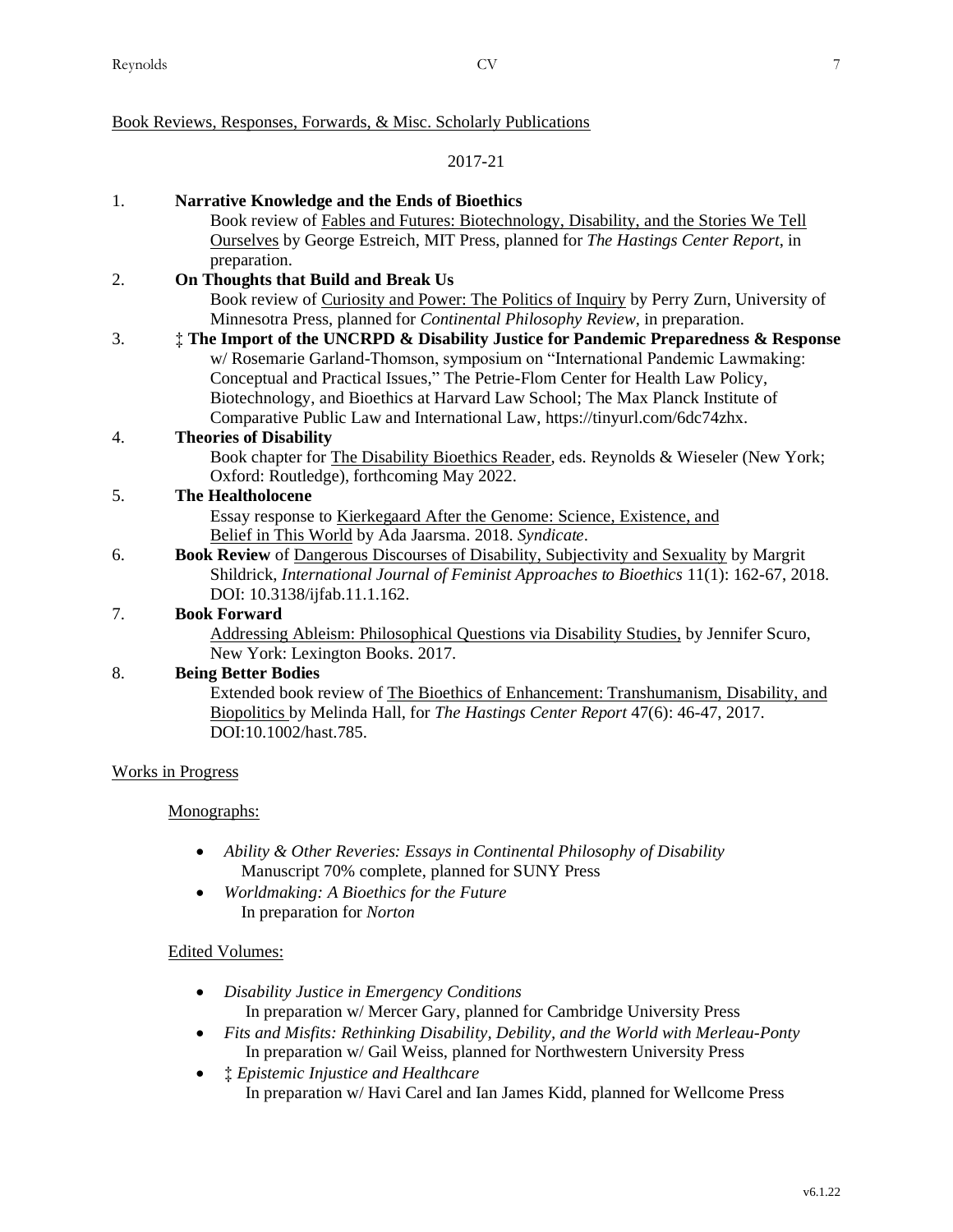### Articles (at varying levels of completion):

- The Hard Problem of Disability
- $\ddagger$  Reparations, Race, and Disability, w/Olúfemi O. Táíwò
- Fanon, Disability, and Debility
- $\dot{\mathbf{r}}$  Institutionalization Redux: Crimmigration, Juan Crow, and Disability, w/José Mendoza
- The Body's Final Vocabulary: Rorty on Disability, Liberalism, and Neopragmatism
- The Political Status of Caregivers
- Evolution and Power: Wynter and Smith on Race, Disability, and Dehumanization

# **PUBLIC SCHOLARSHIP**

| 2019 | <b>‡ Health Progress: "Improving the Accessibility and Quality of Care for Disabled</b> |
|------|-----------------------------------------------------------------------------------------|
|      | Patients," w/ Christine Wieseler [equally authored]                                     |
| 2018 | The Conversation: "3 Ethical Reasons to Vaccinate Your Child" [translated into          |
|      | French, Danish, and Spanish.                                                            |
|      | *AEON: "The Politics of Prognosis"                                                      |
| 2017 | TIME: "Gene Editing Might Mean My Brother Would've Never Existed"                       |
| 2016 | HuffPost: "Trump's Greatest Insecurity: His Body"                                       |
| 2014 | Tedx: "Transability or Your Body Is Not What You Think"                                 |

# Interviews (radio/podcasts/online):

| 2022 | The Ethicist's Corner Podcast (forthcoming)                       |
|------|-------------------------------------------------------------------|
|      | Chasing Leviathan Podcast (forthcoming)                           |
|      | Examining Ethics Podcast (forthcoming)                            |
|      | The Philosopher Book Interview                                    |
| 2021 | The Scholar's Circle Radio Show Interview                         |
|      | What's Left of Philosophy? Podcast Interview                      |
|      | <b>Overthink Podcast Interview</b>                                |
| 2019 | ITSP Magazine's "The Future of the Future" Podcast Interview      |
| 2018 | <b>Examining Ethics Podcast Interview</b>                         |
| 2017 | Wiley Humanities Festival Early Career Research Scholar Interview |
|      | <b>American Philosophical Association Blog Interview</b>          |
| 2015 | The UnMute Podcast Interview                                      |
|      |                                                                   |

#### Interviews (print):

| 2019 | Joel Michael Reynolds on Disability, in <i>Unmuted: Conversations on Prejudice</i> , |
|------|--------------------------------------------------------------------------------------|
|      | Oppression and Social Justice, ed. Myisha Cherry, Oxford University Press.           |

# **GRANTS**

#### *In Preparation*

Co-PI, NIH National Institute of Neurological Disorders and Stroke R21, "**Understanding the Experience of Neurological Disorder: Bringing Phenomenology to the Clinic**," \$200,000, w/ Anthony Fernandez

Subcontractor, "**Mystery of the Crooked Cell 2.0: CityLab's Next Generation Socioscientific Approach to Gene Editing**," NIH/NIGMS Science Education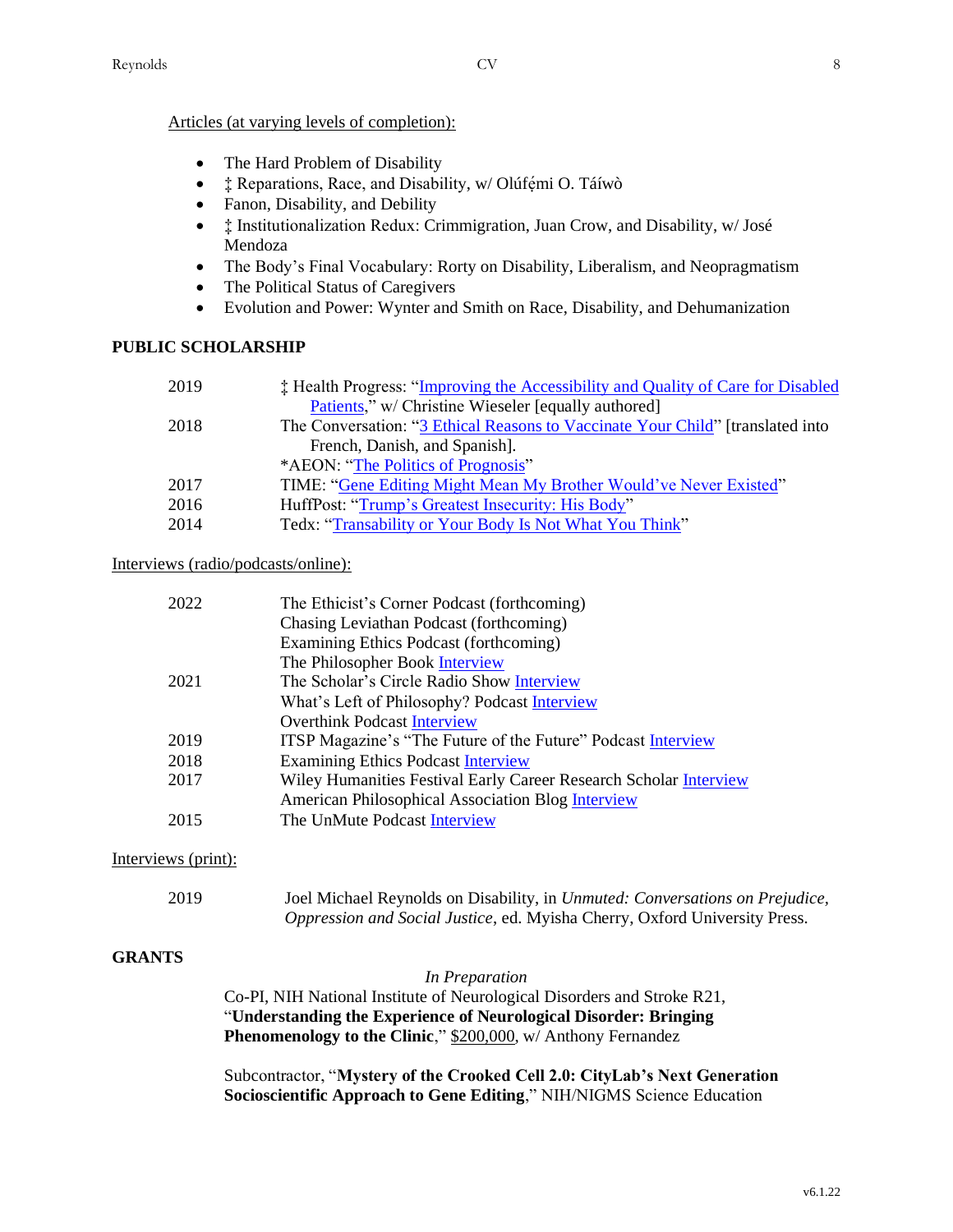Partnership Award (SEPA), Role: assistance in curricular development of bioethical/ELSI issues in genomics through the lens of socio-scientific reasoning.

# 2017-2020

- 1. Greenwall Faculty Scholar's Program Career Development Award, "**Addressing the Roots of Disability Health Disparities**," \$230,000, Fall 2022-2025
- 2. Georgetown Summer Research Grant, "**The Meaning of Disability**," \$10,000, 2022
- 3. Co-PI, NEH Public Humanities "Community Conversations" Grant, "**The Art of Flourishing Conversations on Disability and Technology**," \$250,000, April 2018- April 2020, w/ Erik Parens
- 4. Classroom Mini-Grant Recipient, Emory Center for Faculty Development and Excellence (CFDE), \$1000, Spring & Fall
- 5. Travel Grant Recipient, *Summer Institute in American Philosophy*, \$1000, funded by the Society for the Advancement of American Philosophy (SAAP)

# **PRESENTATIONS**

# Named Lectures

| 2021 | "Disability Justice and the Future of America: Lessons from Covid-19,"<br>University of Texas Medical Branch, Edgar H. and Lillye Mae Vaughn |
|------|----------------------------------------------------------------------------------------------------------------------------------------------|
|      | Lectureship in Medical Philosophy and Morality, Institute for Bioethics and<br><b>Health Humanities</b>                                      |
|      | "Disability, Dehumanization, and Speciesism,"                                                                                                |
|      | Elon University, The Ferris E. Reynolds Lecture, Department of Philosophy                                                                    |
|      | [cancelled due to Covid-19]                                                                                                                  |
|      | "The Suffering That Justice Cannot Eliminate"                                                                                                |
|      | Emory University, The William J. Edwards Lecture, Department of Philosophy<br>[cancelled due to Covid-19]                                    |
| 2020 | "Worldcreation: Disability, Justice, and the Promise of Care"                                                                                |
|      | Boston College, The Albert J. Fitzgibbons Chair Lecture, Department of                                                                       |
|      | Philosophy, February                                                                                                                         |
|      | <b>Invited Talks (Medical Schools/Medical Education)</b>                                                                                     |
| 2022 | "Disability, Wellbeing, and Medical Practice"                                                                                                |
|      | American Society for Bioethics and Humanities DEI Series, December                                                                           |
| 2021 | "Improving Care for Patients with Disabilities,"                                                                                             |
|      | Yale School of Medicine, October                                                                                                             |
|      | "Moral Distress, Disability Ethics, Amputation Refusal"                                                                                      |
|      | Parkland Health & Hospital System, Grand Rounds, October                                                                                     |
| 2019 | "Three Things Clinicians Should Know About Disability"                                                                                       |
|      | Harvard Medical School, Department of Physical Medicine and Rehabilitation,<br>June                                                          |
| 2015 | "Ableism in Decision-Making for and Treatment of People with Disabilities in Acute                                                           |
|      | Care" Brown University, Department of Emergency Medicine, Grand Rounds,<br>December                                                          |
|      |                                                                                                                                              |

v6.1.22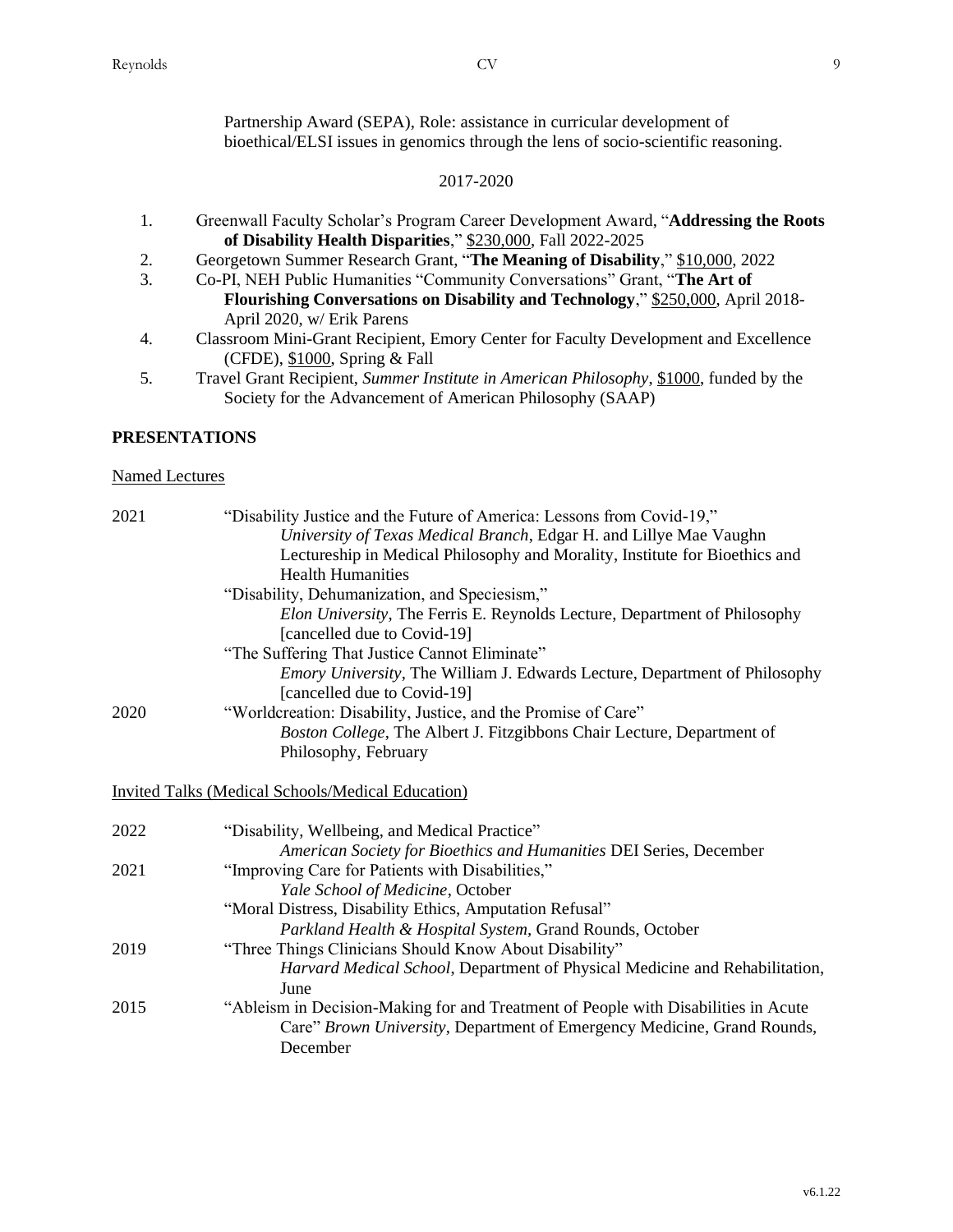# Invited Talks (Universities/Colleges/Conferences)

| 2022-23 | "The Concept of Disability and the Future of Disability Law,"<br>Harvard Law School, Fall |
|---------|-------------------------------------------------------------------------------------------|
|         | "The Debilitations of Settler-Colonialism: On Fanon and Disability"                       |
|         | University of Texas Dallas, Fall                                                          |
|         |                                                                                           |
|         | "Conceptually Engineering Disability"                                                     |
|         | University of Calgary, March                                                              |
|         | Southern Denmark University, May                                                          |
|         | "The Normate,"                                                                            |
|         | Boston Phenomenology Circle Spring Symposium, April                                       |
|         | "Intuition, Disability, and Wellbeing,"                                                   |
|         | McGill University, Institute for Health and Social Policy, March                          |
|         | "What is 'Disability' For?"                                                               |
|         | Central APA, February                                                                     |
|         | Pomona College, March                                                                     |
|         | "Disability and (Bio-)Ethical Moral Expertise,"                                           |
|         | York University, Collegium for Practical Ethics, January                                  |
| 2021    | "Just Care Better: The Challenge of Kittayian Care Ethics for Continental Philosophy,"    |
|         | SPEP, Special Session on Eva's Kittay's Contributions to Continental                      |
|         | Philosophy, October                                                                       |
|         | "Disability Justice: Lessons from Covid-19"                                               |
|         | Kegley Institute of Ethics/Kaiser Permanente, Bioethics and Medical Humanities            |
|         | Speaker Series, CSU Bakersfield, October                                                  |
|         | "Disability Bioethics,"                                                                   |
|         | Yale University, Center for Interdisciplinary Bioethics                                   |
|         | "Stranded Between Solidarity and Autonomy: A Care Ethics Critique of the Duty to          |
|         | Know," University of Twente, June                                                         |
|         | "The Import of the Phenomenological Tradition for Bioethics,"                             |
|         | Purdue University, Post- Kantian Bioethics Conference, April                              |
|         | "We Are All Somebody's Child,"                                                            |
|         | George State University, Jean Beer Blumenfeld Center for Ethics, March                    |
|         | "Saving All Animals from Dehumanization,"                                                 |
|         | Fordham University, Social and Political Philosophy Department Series, April              |
|         | "Disability, Speciesism, and Dehumanization,"                                             |
|         | UNC Charlotte Center for Applied Ethics, February                                         |
| 2020    | "The Suffering that Justice Cannot Eliminate"                                             |
|         | Vanderbilt University, Department of Philosophy Colloquium Series, May                    |
|         | [cancelled due to Covid-19]                                                               |
|         | "The Political Status of Caregivers"                                                      |
|         | PhiloSOPHIA Conference Keynote Plenary Panel on New Perspectives on                       |
|         | Disability, May [cancelled due to Covid-19]                                               |
|         | "Worldcreation: Disability, Justice, and the Promise of Care"                             |
|         |                                                                                           |
|         | Vassar College, Department of Philosophy Colloquium Series, November                      |
|         | "The Whiteness of Disability"                                                             |
|         | McGill University, Workshop on Critical Philosophy of Race, November                      |
| 2019    | "Heidegger, Disability, and Nazi Eugenics"                                                |
|         | North Texas Heidegger Symposium, University of Texas Dallas, May                          |
|         | "Why We Care: Meditations on Medicine, Technology, Disability, and Justice"               |
|         | Oregon State University Disability Studies Network, Corvallis, OR, January                |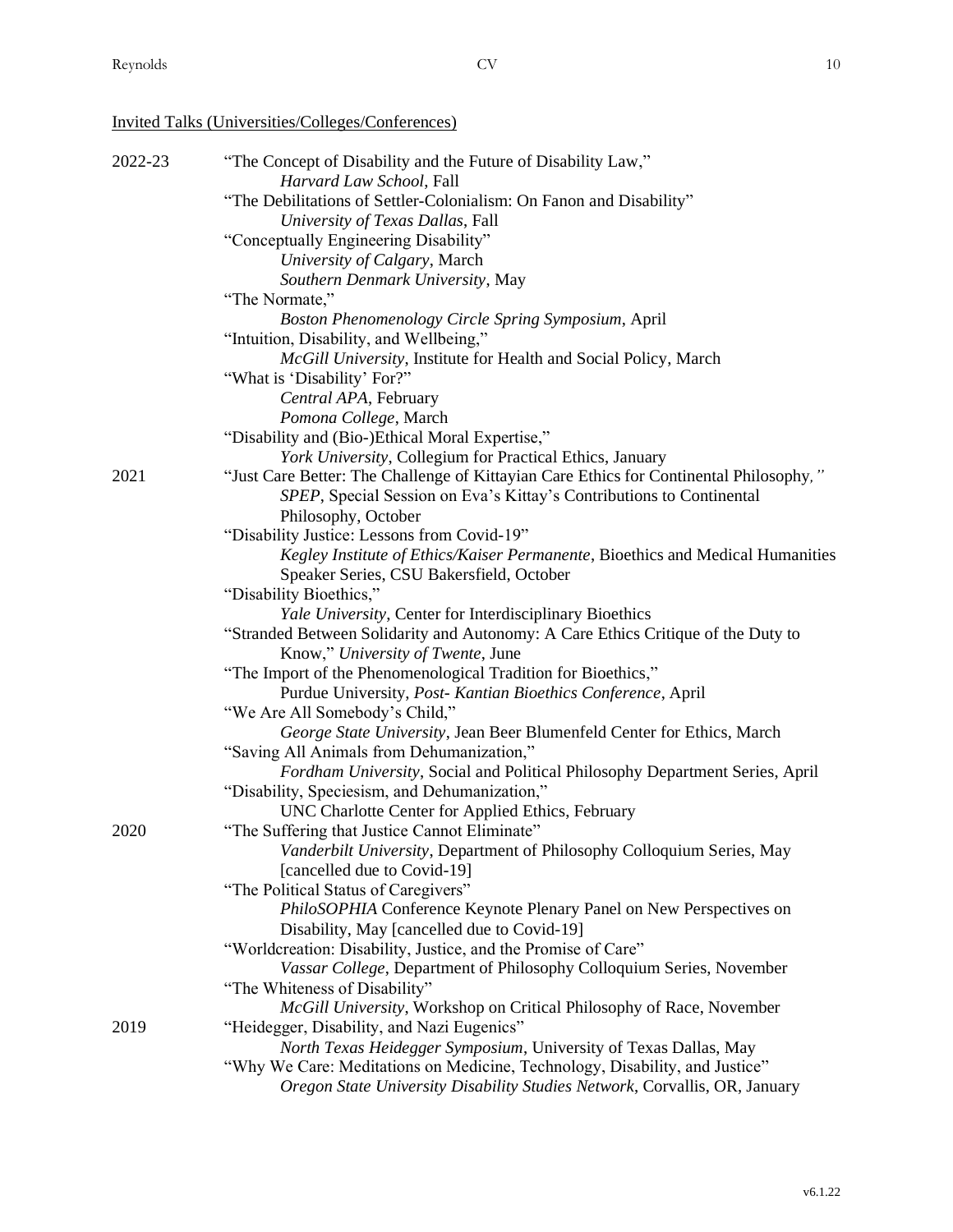| 2018 | "The Meaning of Ability: On the Future of Continental Philosophy of Disability,"                                             |
|------|------------------------------------------------------------------------------------------------------------------------------|
|      | SPEP, Invited Panel, Penn State University, State College, PA, October                                                       |
|      | "How Should Scientists Talk About Disability?"                                                                               |
|      | ComSciCom 2018, Emerson College, Boston, MA, June<br>"This Knowledge is Irrevocable: Genomics, Ethics, & Psychosocial Harm," |
|      | Grand Valley State University, Department of Philosophy, Grand Rapids, MI,                                                   |
|      | January                                                                                                                      |
| 2017 | "The Good Biocitizen"                                                                                                        |
|      | SUNY New Paltz, Department of Philosophy, New Paltz, NY, Nov.                                                                |
|      | "Disability, Aging, and Flourishing"                                                                                         |
|      | Harvard University, Graduate School of Design, The Hastings Center workshop                                                  |
|      | on "The Good Life in Late Life," Boston, MA, October                                                                         |
|      | "The Carcerality of Ability"                                                                                                 |
|      | SPEP, Response to Michael Rembis, Prison & Theory Working Group,                                                             |
|      | Memphis, TN                                                                                                                  |
|      | "Merleau-Ponty, Polymorphism, and the Non-Normate Body,"                                                                     |
|      | University of Michigan Dearborn, Dearborn, MI, March                                                                         |
|      | "Bioethics and the Problem of Ableism"                                                                                       |
|      | High Point University, Department of Philosophy, North Carolina, March                                                       |
|      | "The Future of Bioethics: Ableism and the Life Worth Living,"                                                                |
|      | Ryerson University, Department of Philosophy, Toronto, Ontario, Canada,                                                      |
| 2016 | February<br>"Ableist Saturation: The Case of Anna Stubblefield and the Intelligibility of Disability"                        |
|      | Florida Atlantic University, Department of Philosophy/Peace, Justice, & Human<br>Rights Initiative, March                    |
|      | <b>Refereed Conference Presentations</b>                                                                                     |
| 2022 | "The Import of Conceptually Engineering 'Disability'"                                                                        |
|      | Society for Philosophy of Science in Practice, Ghent, Belgium                                                                |
|      | # "Moral Expertise and Disability Bioethics," w/ Laura Guidry-Grimes                                                         |
|      | World Congress of Bioethics, Basel, Switzerland                                                                              |
|      | "The Problem of Ableism in Bioethical Theory"                                                                                |
|      | International Academy of Law and Mental Health World Congress, Lyon, France                                                  |
| 2021 | "Should Class be Used for Vaccine Prioritization? Implications from and for Disability                                       |
|      | Justice," American Society for Bioethics and Humanities (ASBH), October                                                      |
|      | "The Role of Bias in the Refusal of Clinically Appropriate Care," panelist for "Ethical                                      |
|      | Considerations in Patient Selection for Cancer Surgery," ASBH, October                                                       |
| 2020 | "Three Things Practitioners Should Know About Disability"                                                                    |
|      | ASBH, October                                                                                                                |
| 2019 | "The Whiteness of Ability," SPEP, Winner of the Best Submission by a Junior                                                  |
|      | <b>Scholar Award</b> , Pittsburgh, PA                                                                                        |
|      | "Debility by Design: Disability's Challenge to Engineering Ethics,"                                                          |
|      | International Association for Environmental Philosophy, Pittsburgh, PA                                                       |
|      | "Applying Phenomenology in the Clinic,"                                                                                      |
|      | ASBH, Pittsburgh, PA                                                                                                         |
|      | "The New American Eugenics,"                                                                                                 |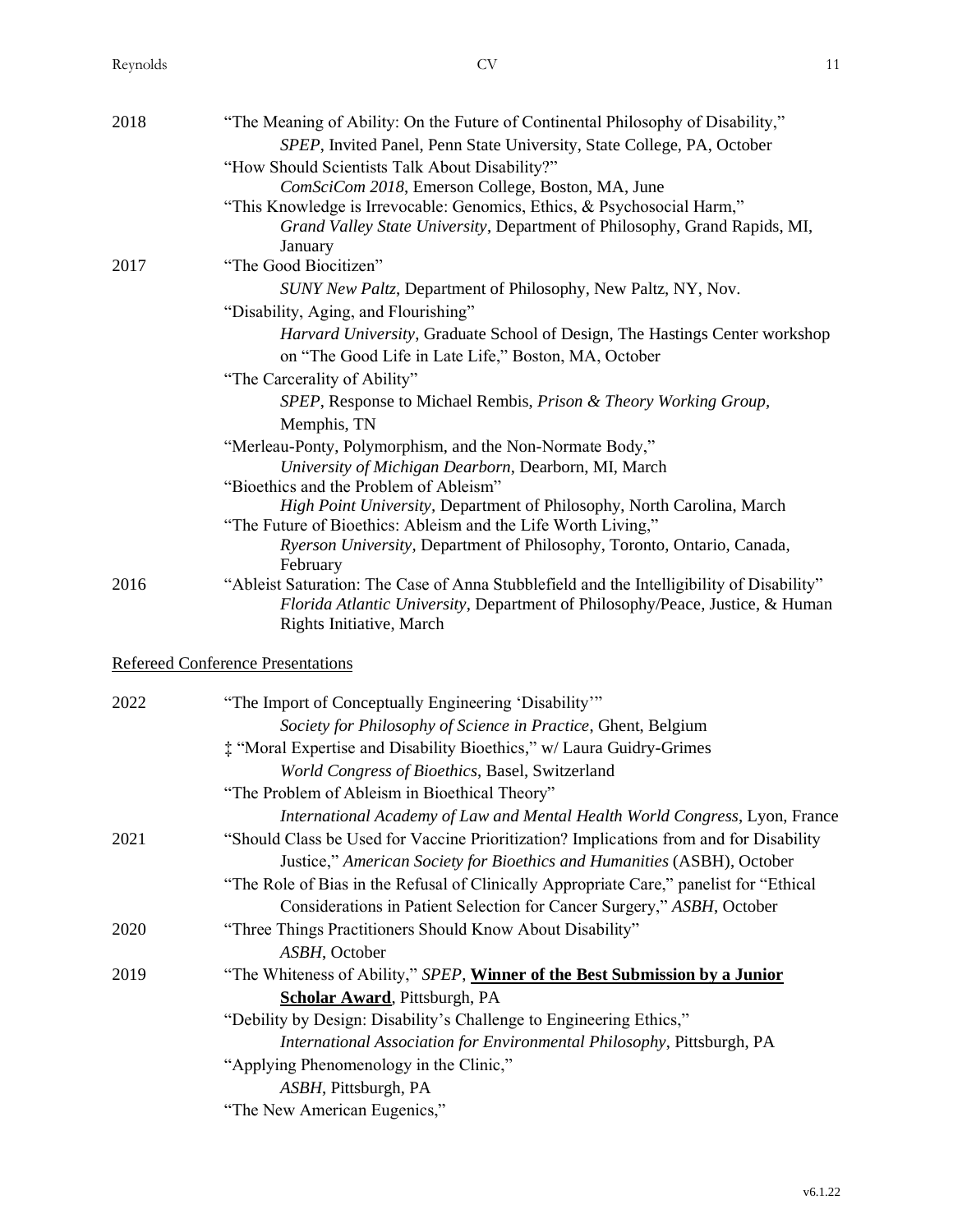|      | Diverse Lineages of Existentialism II Conference, George Washington                                  |
|------|------------------------------------------------------------------------------------------------------|
|      | University, Washington D.C.                                                                          |
|      | "Toward a Genealogy of the Human Genome Project,"                                                    |
|      | Foucault Circle, Stonehill College, North Easton, MA                                                 |
| 2018 | "Health and Other Reveries,"                                                                         |
|      | International Merleau-Ponty Circle, University of Richmond, Richmond,                                |
|      | Virginia, November                                                                                   |
|      | "Don't Drink the Water: Biocities, Biocitizens, and the Flint Water Crisis,"                         |
|      | Philosophy of the City Conference, Bogota, Columbia, October                                         |
|      | "Addressing Epistemic Injustice and Ableism in the Clinic"                                           |
|      | Western Michigan University Medical Humanities Conference, Kalamazoo, MI,<br>September               |
|      | "Geontopower, Genomics, and the Dominion of Information,"                                            |
|      | PhiloSOPHIA, University of Richmond, Richmond, VA, March                                             |
| 2017 | "Looking as Only a Human Can: On Doubt and Disability in Merleau-Ponty's                             |
|      | Cézanne," International Merleau-Ponty Circle, University of New Mexico,<br>Albuquerque, NM, November |
|      | "How to Change Ableist Thinking," presented as part of a panel on "Epistemic                         |
|      | Injustices in Medical Practice," American Society for Bioethics and Humanities,                      |
|      | Kansas City, MO, October; also presented at The Hastings Center, Garrison,<br>NY, September          |
|      | "The Silence of the Abled: Kristeva, Levinas, and the Sagamihara 19,"                                |
|      | Society for Phenomenology and Existential Philosophy, Memphis, TN, October;                          |
|      | also presented at PhiloSOPHIA, Florida Atlanta University, Boca Raton, FL,<br>March.                 |
|      | "Infotality: Precision Medicine and Genomic Responsibility,"                                         |
|      | Western Michigan University Medical Humanities Conference, Kalamazoo, MI,<br>September               |
|      | "Disability Theory and Phenomenology: From Type to Spectrum to Array,"                               |
|      | American Comparative Literature Association, Utrecht University, Utrecht,                            |
|      | Netherlands, July                                                                                    |
| 2016 | "Ableist Saturation: Antiblack Racism and the Intelligibility of Disability in the Case              |
|      | of Anna Stubblefield," Society for Phenomenology and Existential Philosophy,                         |
|      | Salt Lake City, UT, October                                                                          |
|      | "The Ableist Conflation: Empirical Folly, Inductive Risk, and Disability Bioethics,"                 |
|      | Winner of the Graduate Student Paper Award for Best Submission,                                      |
|      | American Society for Bioethics and Humanities, Washington, D.C., October; also                       |
|      | presented at Bioethics: Preparing for the Unknown, Western Michigan                                  |
|      | University, 30 <sup>th</sup> Anniversary of the Center for the Study of Ethics, Kalamazoo,           |
|      | MI, March                                                                                            |
|      | "On Being Outside The (Normate) Body: Merleau-Ponty's Aveugle and Crip                               |
|      | Phenomenology," Winner of the M.C. Dillon Memorial Lecture Award.                                    |
|      | International Merleau-Ponty Circle, Brook University, September                                      |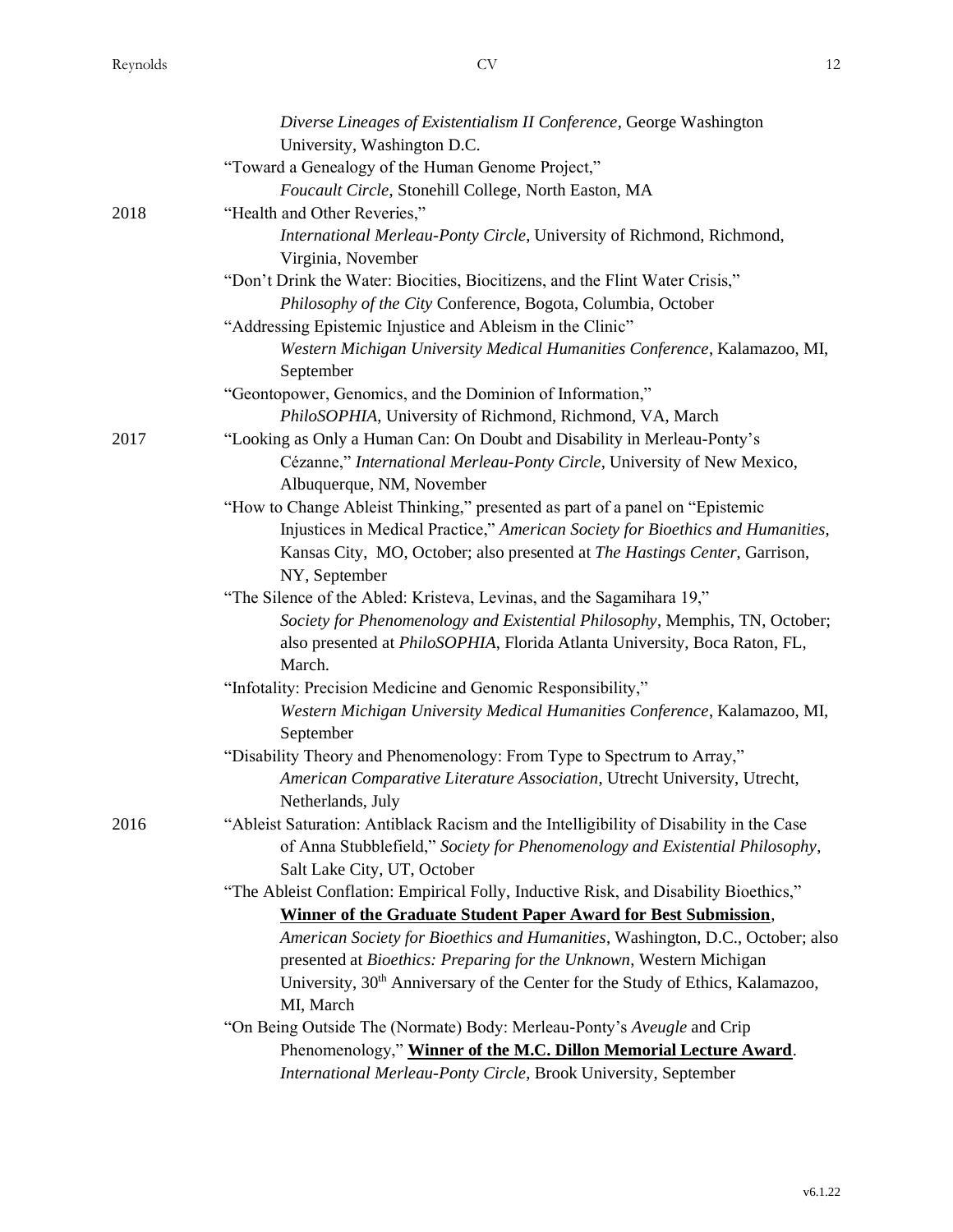| I |               |
|---|---------------|
|   | ×.            |
|   | ۰.<br>×<br>۰, |

|      | "'Wir leben, indem wir leiben': Heidegger's Body, Corpoietics, and the Binding of<br>δέμας," Heidegger Circle, Depaul University, Chicago, IL, September                     |
|------|------------------------------------------------------------------------------------------------------------------------------------------------------------------------------|
|      | "The Fault in Our Foundations: Kristeva's New Humanism and the Poietics of                                                                                                   |
|      | Disability," Critical Junctures: Intersectionality Across Race, Gender and                                                                                                   |
|      | Disability, Emory University, April                                                                                                                                          |
|      | "The Charmed Pendulum of Ability: Normative Ethics at the Intersection of Ableism and<br>Affect," Eastern American Philosophical Association, Group Session for the          |
|      | Society for Philosophy of Disability, Washington, D.C., January                                                                                                              |
| 2015 | "Cripping Ecology: Transversal Bodies, Access, and the Ethics of Sustainability,"                                                                                            |
|      | Society for Phenomenology and the Human Sciences, Atlanta, GA, October; also                                                                                                 |
|      | delivered at Towson University 38th Annual Fall Colloquium, Towson, MD,<br>September                                                                                         |
|      | "Crip Pride versus Pain Pathos: The Politics of Suffering in Contradictory Identification                                                                                    |
|      | Strategies," co-written with Florian Kiuppis (Lillehammer University),                                                                                                       |
|      | Translating Pain: An International Forum on Language, Text, and Suffering,                                                                                                   |
|      | Monash University & the University of Warwick, Melbourne, Australia, August                                                                                                  |
|      | "The Charmed Pendulum of Ability: Ethical Theorizing at the Intersection of Ableism                                                                                          |
|      | and Affect," Society for Disability Studies, Atlanta, GA, June                                                                                                               |
|      | "Infinite Responsibility in the Bedpan: Response Ethics Meets Care Ethics at Work,"<br>Hypatia Conference, Villanova University, Villanova, PA, May;                         |
|      | "The Question of Ability: Heidegger, Ableism, and Philosophy of Disability," Heidegger                                                                                       |
|      | Circle, Loyola University Maryland, Baltimore, MA, May                                                                                                                       |
| 2014 | "The Ableist Conflation: Decoupling Disability and Pain Through a Phenomenology<br>of MS," Radical Philosophy Association, Stony Brook University, New York,<br>NY, November |
|      | "He Drools Just Like His Brother' or 'Of The Limit From The Limit'—Hegemonic                                                                                                 |
|      | Dispossession, Ethical Ambiguity, and Transability (Disability) in Beauvoir,                                                                                                 |
|      | Butler, and Rosemarie Garland-Thomson," SPEP, New Orleans, LA, October                                                                                                       |
|      | "No Metaphysics, No Cruelty: Rorty on Pain, Liberalism, and the Role of                                                                                                      |
|      | Philosophy," Summer Institute in American Philosophy, University of Oregon,<br>July                                                                                          |
|      | "The Capabilities Approach & Autonomy: Thinking Belonging Pace Nussbaum," Society<br>for Disability Studies, Minneapolis, MN, June                                           |
|      | "Interrupted Bodies, Breached Bodies: (Dis)Abled Ethics in Derrida, Levinas, and S. Kay<br>Toombs," Derrida Today Conference, Fordham University, New York, NY, May          |
|      | "'I am in Pain': Symptomatology and the Semiosis of Suffering via Pierce and<br>Heidegger," Undoing Health: States of Body & Mind Graduate Conference,                       |
|      | Indiana University Bloomington, March                                                                                                                                        |
|      | "Solving Spinoza's 'Fiction' of Human Eternality: Temporality, Duration, and Infinity in<br>the Ethics," South Carolina Society for Philosophy, Furman University,           |
|      | Greenville, SC, February                                                                                                                                                     |
| 2013 | "The Pain of Being: Tragic Bodies, Entangled Ontologies, and Pain in Heidegger,"<br>Heidegger Circle Satellite Meeting at SPEP, University of Oregon, Eugene, OR,            |
|      | October                                                                                                                                                                      |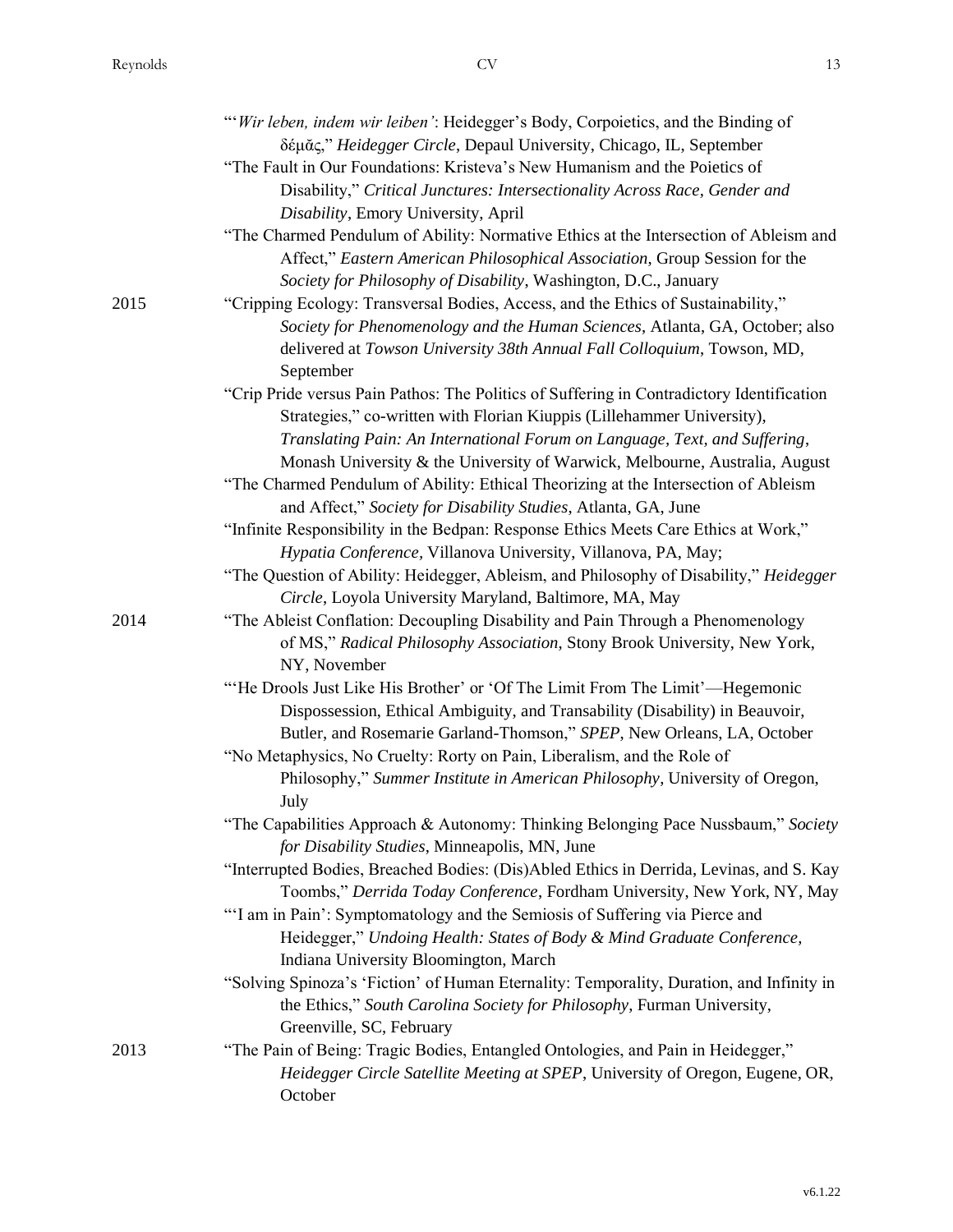| 2012 | "The Joining of the Rift: Thinking Strife Through Pain in Heidegger's Beiträge and 'Die<br>Gefahr," Collegium Phaenomenologicum, Participant's Conference, Citti di<br>Castello, Umbria, Italy, July<br>"Drawing the Soul Through ἔκπληξις: Kant and Aristotle on Interest and the Role of<br>Emotion in Attic Tragedy," University of Georgia Graduate Philosophy<br>Conference, March        |
|------|------------------------------------------------------------------------------------------------------------------------------------------------------------------------------------------------------------------------------------------------------------------------------------------------------------------------------------------------------------------------------------------------|
|      | <b>Invited Workshop Talks (Universities/Colleges)</b>                                                                                                                                                                                                                                                                                                                                          |
| 2022 | "What is 'Disability' For?"<br>University of Pittsburgh, Social and Political Philosophy of Language Group,<br>March                                                                                                                                                                                                                                                                           |
| 2021 | "'Am I Normal?' On the Normal and the Normate,"<br>Queen's University, Critical Phenomenology Reading Group, February                                                                                                                                                                                                                                                                          |
|      | <b>Conference Presentations (Commentaries)</b>                                                                                                                                                                                                                                                                                                                                                 |
| 2022 | Commentary on David Livingstone Smith's "Title TBD," session on "Disability and the<br>Problem of Dehumanization," APA Eastern                                                                                                                                                                                                                                                                 |
| 2021 | Commentary on Perry Zurn's Curiosity and Power: The Politics of Inquiry, American<br>University, November                                                                                                                                                                                                                                                                                      |
|      | Commentary on Corrine Lajoie's "Crip Disorientations and the Complexity of                                                                                                                                                                                                                                                                                                                     |
|      | Belonging," APA Pacific, April<br>Commentary on Fabienne Brugère's Care Ethics: The Introduction of Care as a Political<br>Category, Georgetown University's Department of French and Francophone<br>Studies, March                                                                                                                                                                            |
| 2019 | Commentary on Brian Glenney's "Disability and Molyneux's Question: A Reclamation"<br><b>APA</b> Eastern                                                                                                                                                                                                                                                                                        |
| 2018 | Commentary on Matthew Shea's "Disability and Human Flourishing," APA Central                                                                                                                                                                                                                                                                                                                   |
|      | <b>Invited Guest Lectures (Medical Schools/Medical Education)</b>                                                                                                                                                                                                                                                                                                                              |
| 2022 | "Disability Bioethics,"                                                                                                                                                                                                                                                                                                                                                                        |
| 2021 | Center for Practical Bioethics, Dr. Polo Camacho, May<br>"Appreciating the Complexity of Disability in Caring for Vulnerable Populations,"<br>University of Arkansas for Medical Sciences, Dr. Laura Guidry-Grimes, October<br>"Disability, Care Ethics, and the 'Duty to Know,"<br>Harvard Medical School, Disabilities in Medicine and Dentistry Working Group,<br>Dr. Dorothy Tolchin, June |
|      | "Disability Ethics, Ableism, and Implicit Bias in Health Care,"<br>Santa Clara University, Markkula Center for Applied Ethics, Dr. Charles Binkley,                                                                                                                                                                                                                                            |
| 2015 | February<br>"Able-Bodied Unease and the Worth of Untoward Lives,"<br>Brown University, School of Medicine, "PHP 1680I: Pathology to Power:<br>Disability, Health and Community," Dr. Bruce Becker, December 2                                                                                                                                                                                  |

Invited Guest Lectures (Universities/Colleges)

2021-22 "Disability and Ableism,"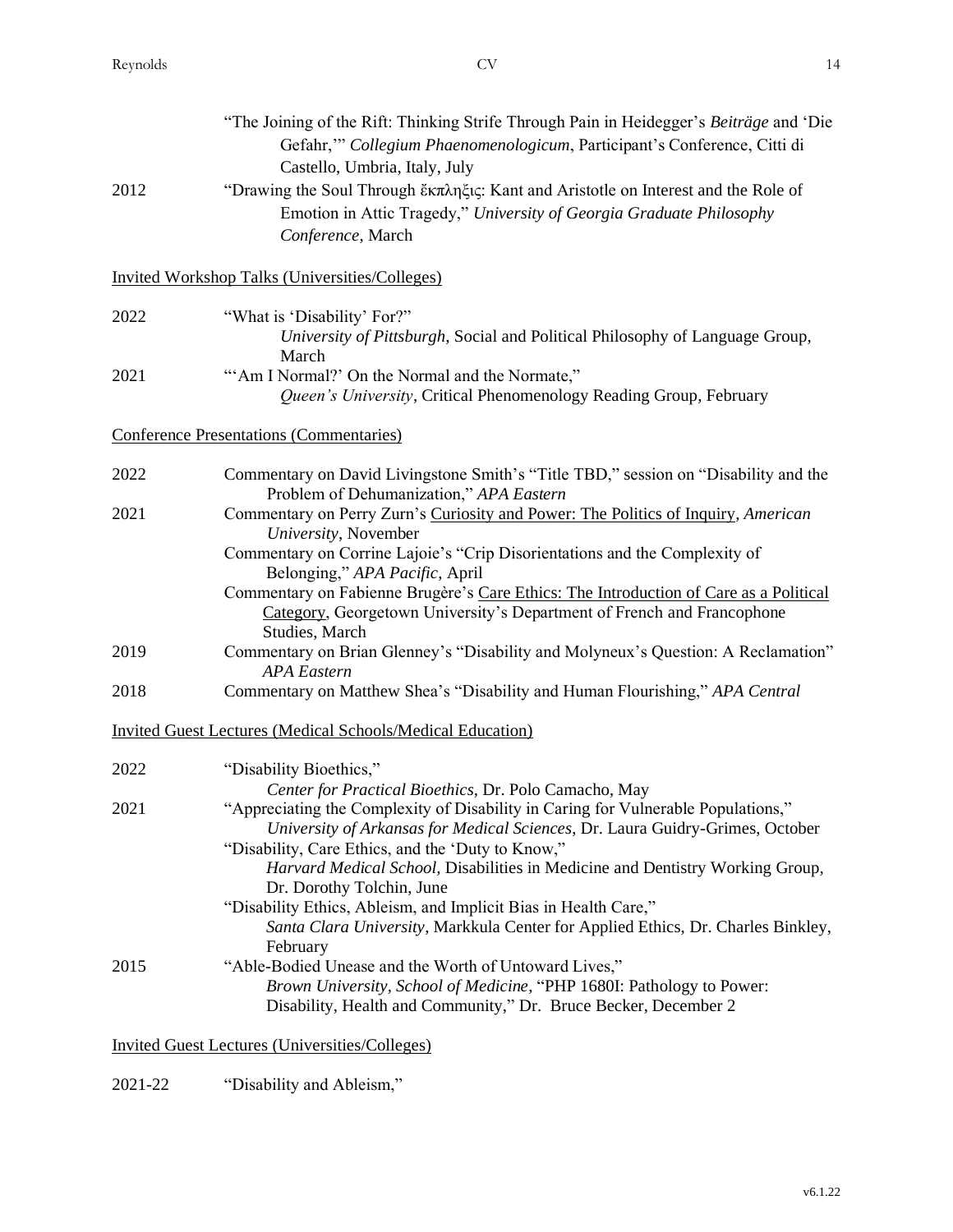|      | UCLA, "Medical Ethics: Disability and Medicine," Dr. Ally Peabody Smith,                  |
|------|-------------------------------------------------------------------------------------------|
|      | "Disability and Intersectionality,"                                                       |
|      | Miami University of Ohio, "Key Readings in Disability Studies," Dr. Jennifer              |
|      | Scuro, March                                                                              |
| 2019 | "Ableism, Ageism, and The Meaning of Ability,"                                            |
|      | <i>Bentley University, "Disability, Values, &amp; Society," Dr. Steven Campbell, Sept</i> |
| 2018 | "Disability Studies: A Critical Overview,"                                                |
|      | Oregon State University, "Disability Studies (Honors)," Dr. Stephanie Jenkins,            |
|      | January                                                                                   |
|      | "Fellow Creatures in (Chronic) Pain: On Oaths, Opioids, and Obligations,"                 |
|      | College of New Rochelle, PHL 366: Problems in Medical Ethics (2 Sections), Dr.            |
|      | Jennifer Scuro, April                                                                     |
| 2017 | "Genomic Knowledge and the Good Biocitizen,"                                              |
|      | SUNY New Paltz, "Philosophy and Technology," Dr. Rebecca Longtin, September               |
|      | "What is Genomic Responsibility?"                                                         |
|      | College of New Rochelle, PHL 366: Problems in Medical Ethics (2 Sections), Dr.            |
|      | Jennifer Scuro, Oct. 6 & 10                                                               |
|      | "Infotality: The Role of Disability in the Genomic Age,"                                  |
|      | Florida Atlantic University, "Biomedical Ethics," Dr. Lauren Guilmette, March 14          |
|      |                                                                                           |

# **TEACHING EXPERIENCE**

**Georgetown University** 

| 2022-24 | The Book of Life: Genomics, Politics, and the Anthropocene (Grad, Fall<br>323 |
|---------|-------------------------------------------------------------------------------|
|         | Topics in Philosophy of Disability: Human Rights (Grad/UGrad, Fall)<br>23)    |
|         | Bioethics and Disability (UGrad, Fall '22)                                    |
|         | Bioethics and Disability (UGrad Online, Summer '22 & '23)                     |
| 2020-21 | Phenomenology of Embodiment (Grad, Fall '21)                                  |
|         | Bioethics and Disability (UGrad Online, Summer '20)                           |
|         | Topics in Philosophy of Disability: State of the Field (Grad/UGrad,           |
|         | Spring $20$ )                                                                 |
|         | Bioethics and Disability (UGrad, Fall '20 & Fall '21)                         |

# University of Massachusetts Lowell

| Bioethics and Genetics Research ('18 Spring) |
|----------------------------------------------|
|                                              |
|                                              |
|                                              |
|                                              |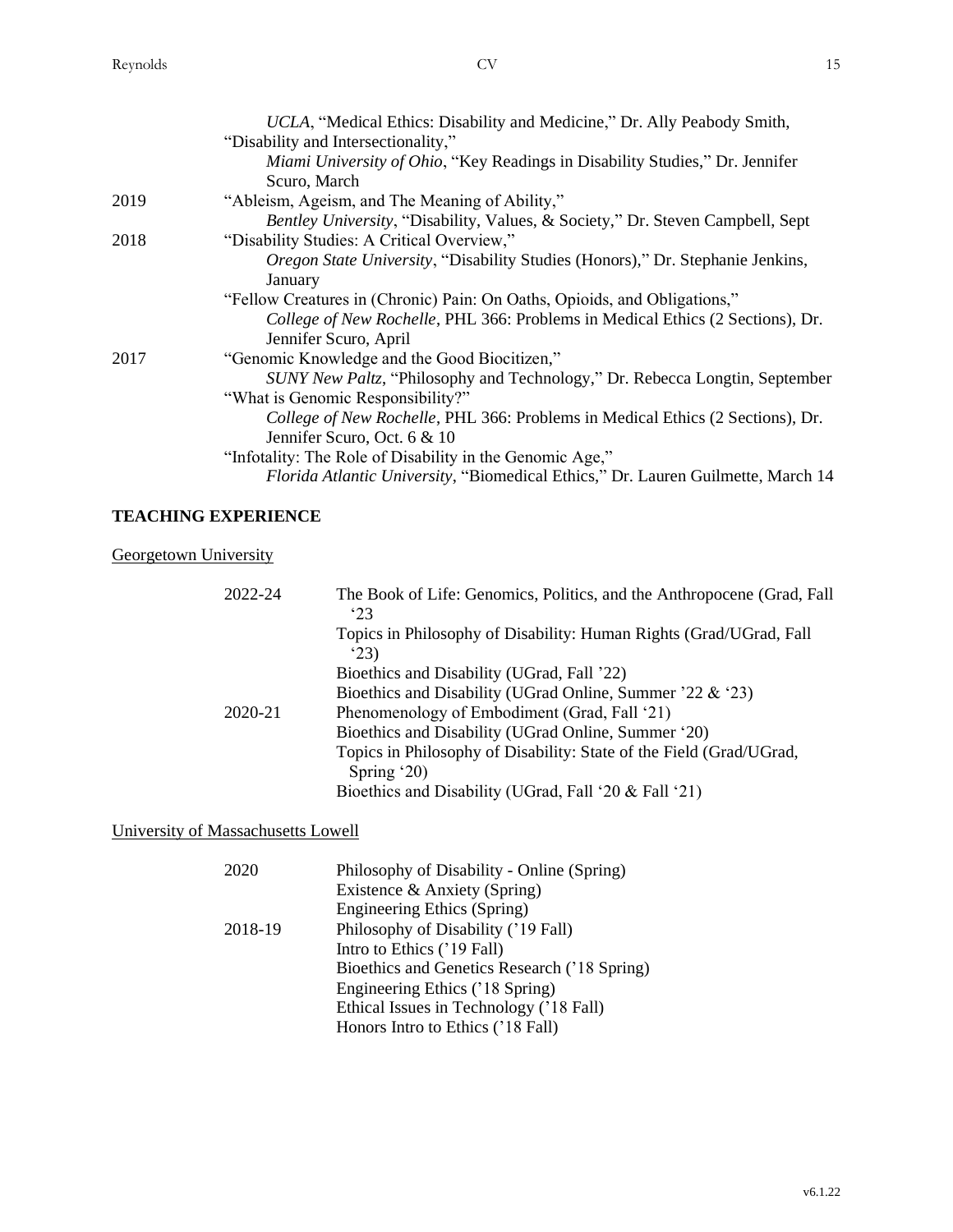# Emory University

| <b>Instructor of Record</b> |                                                                        |
|-----------------------------|------------------------------------------------------------------------|
| 2017                        | PHIL 410: Existentialism (Spring, Dillard University as Mellon fellow) |
| 2016                        | PHIL 310: Intro to Ethics (Fall, Dillard University as Mellon fellow)  |
|                             | PHIL 122: Intro to Phil of Medicine/Health (Spring)                    |
| 2015                        | PHIL 116: Intro to Bioethics (Fall)                                    |
| 2013                        | PHIL 118: Intro to Business Ethics (Spring)                            |
|                             | PHIL 100: Basic Problems in Philosophy (Fall)                          |
| Co-Instructor               |                                                                        |
| 2016                        | ECS 190: Bias, Perception, & Empathy, Freshman Seminar (Fall)          |
| 2015                        | ECS 490: Bias, Perception, & Empathy, Senior Seminar (Spring)          |
| 2013                        | PHIL 116: Intro to Biomedical Ethics, w/ Dr. Nicholas Fotion           |
| 2012                        | PHIL 110: Intro to Logic, Dr. Nicholas Fotion [TA Role]                |

## Teaching Development

| 2020-21 | <b>CNDLS</b> Online Course Development Training, Georgetown University |
|---------|------------------------------------------------------------------------|
| 2014    | Piedmont TATTO Fellow in Sustainability, Teaching, and Curriculum      |
| 2013    | Completed Emory University's "Teaching Assistant Training and          |
|         | Teaching Opportunity (TATTO)" Program.                                 |
| 2010    | Completed "PHIL 777: Philosophy and Pedagogy," a department-run        |
|         | course designed to improve teaching skills.                            |

# **ADVISING & MENTORSHIP**

#### Graduate Students:

| 2022-current | Sabrina Leeds, "Title TBD," Georgetown University, Department of Philosophy   |
|--------------|-------------------------------------------------------------------------------|
|              | <b>PhD Committee Member</b>                                                   |
| 2020-current | Ari Watson, "Title TBD," Georgetown University, Department of Philosophy      |
|              | <b>PhD Committee Member</b>                                                   |
| 2020-current | Elisa Reverman, "Title TBD," Georgetown University, Department of             |
|              | Philosophy, PhD Committee Member                                              |
| 2020-current | Kai Blevins, "Title TBD," George Washington University, Department of         |
|              | Anthropology, PhD Committee Member                                            |
| 2019-current | Elizabeth Dietz, "Denaturalizing Choice and Choosing: Bioethics, Reproductive |
|              | Justice, and the State," Arizona State University, History and Philosophy of  |
|              | Science, PhD Committee Member                                                 |

# Teaching Mentorship:

| 2021 | Melayna Schiff, "Intro to Phenomenology," Fall |
|------|------------------------------------------------|
| 2020 | MaryKate Guarke, "Intro to Bioethics," Spring  |

# Undergraduate Honors Theses/Honors Independent Study:

2021 Gabriel Berger: "Understanding Community: How We Should Learn From Addiction Treatment Centers to Develop More Broadly Empathetic and Less Retributivist Responses to Wrongdoing" [Georgetown: Committee Member]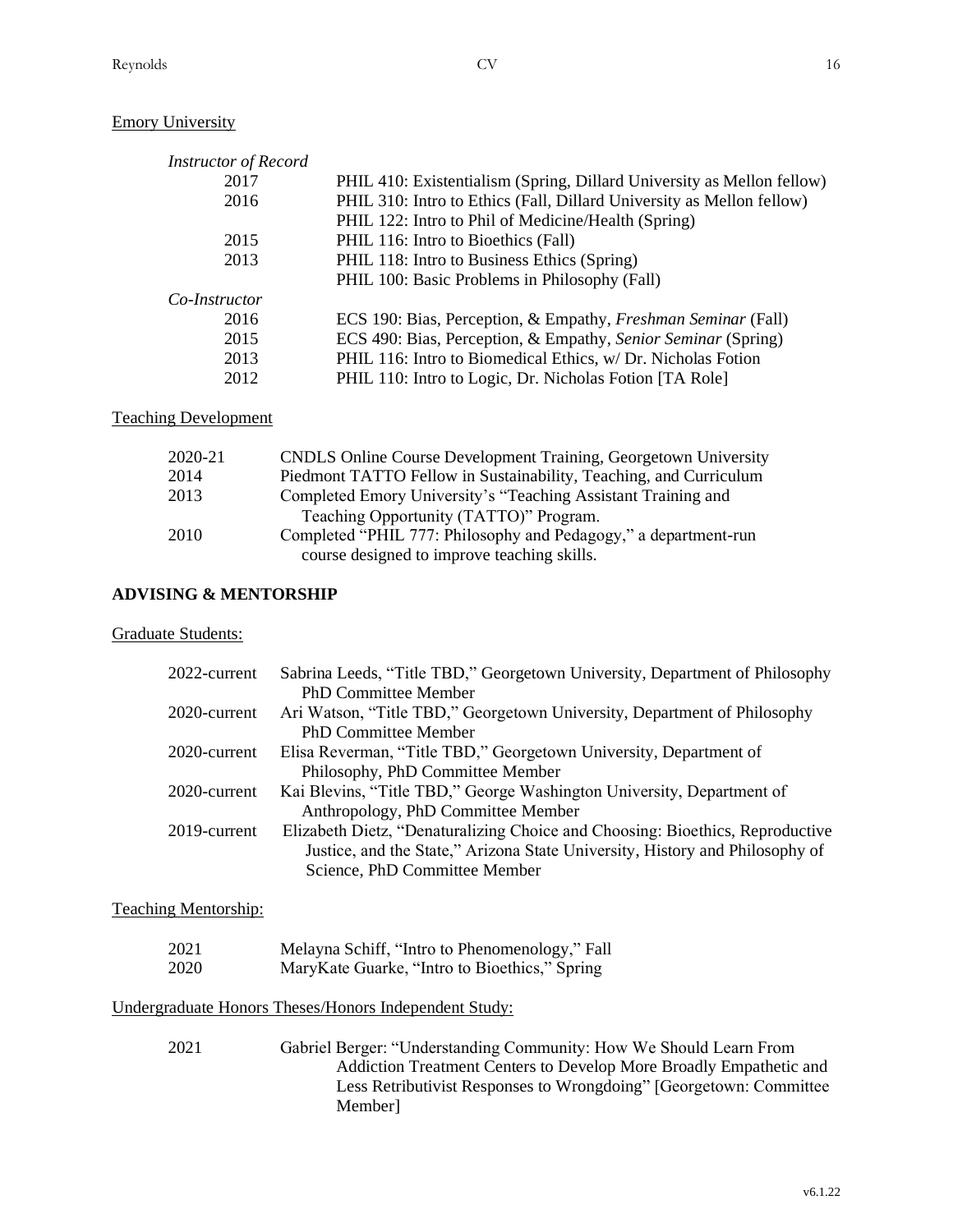| 2021 | Natalie Dorfman: "The Ethics of Gain of Function of Concern Research," |
|------|------------------------------------------------------------------------|
|      | [UMass Lowell Philosophy/Honors College Thesis; Committee Member]      |
| 2020 | Rachel Marrama: "Social Class and the Ethics of Human Germline         |
|      | Enhancement" [UMass Lowell Philosophy/Honors College Thesis;           |
|      | Committee Member]                                                      |
|      | Nomikos Vaporis (UMass Lowell: Existence & Anxiety)                    |
| 2019 | Asia Forcucci: "The Gaze of the Other: Fanon's Critique of Sartre on   |
|      | Racialization and Colonialism" [UMass Lowell Philosophy/Honors         |
|      | College Thesis; Director                                               |
|      | Natalie Dorfman (UMass Lowell: Bioethics & Genetics; Philosophy of     |
|      | Disability)                                                            |

# **WORKSHOPS & INSTITUTES**

#### 2018-21

Selected Participant, *Prenatal Disability Education Summit,* Kennedy Krieger Institute at the Johns Hopkins Medical Campus, November

- Selected Participant, *Bioethics in Action: Developing Disability Cultural Competence*, Radcliffe Institute for Advanced Study, Harvard University, July
- Selected Participant, *Philosophy in Schools and the Public Realm: A Research Workshop*, DePauw University's Prindle Institute for Ethics, Greencastle, IN, June. Workshop talk title: "The New American Eugenics"
- Text Seminar Leader, Collegium Phaenomenologicum, "*Critical Phenomenology: Rethinking Politics, Affect, Normativity,"* Week 2, Città di Castello, Italy, July
- Selected Participant, *Applied Epistemology Research Retreat and Workshop*, DePauw University's Prindle Institute for Ethics, Greencastle, IN, June. Workshop talk title: "Epistemic Injustice and Ableism in Medical Practice"

#### 2013-16

Selected Delegate, *BEINGS 2015: A Global Summit on Biotechnology and the Ethical Imagination*, Atlanta, GA, May Selected Participant, *Building an Accessible Future for the Humanities*, NEH Office of Digital Humanities Workshop, Atlanta, GA, April Graduate Partner, Emory Center for the Study of Human Health 2014-16 Selected Participant, 2013 Collegium Phaenomenologicum, "Heidegger: *Gelassenheit*, Ethical Life, *Ereignis*, 1933-1946," Città di Castello, Italy, July

### **ACADEMIC SERVICE**

Departmental & University Service

#### 2021

Member, Graduate Committee, Department of Philosophy, fall 2021– Associate Director, Graduate Placement, Department of Philosophy, fall 2021– Search Committee, Joseph Kennedy Chair in Intellectual Disability, Kennedy Institute of Ethics (KIE), AY21-22 Interim Director, Graduate Placement Committee, Georgetown Graduate Program, spring 2021 Co-Chair, External Funding Committee, KIE, spring 2021– Organizer, "Disability Justice in Emergency Conditions" conference, fall 2021 Faculty Speaker, Young Leaders in Education About Diversity (YLEAD), fall 2021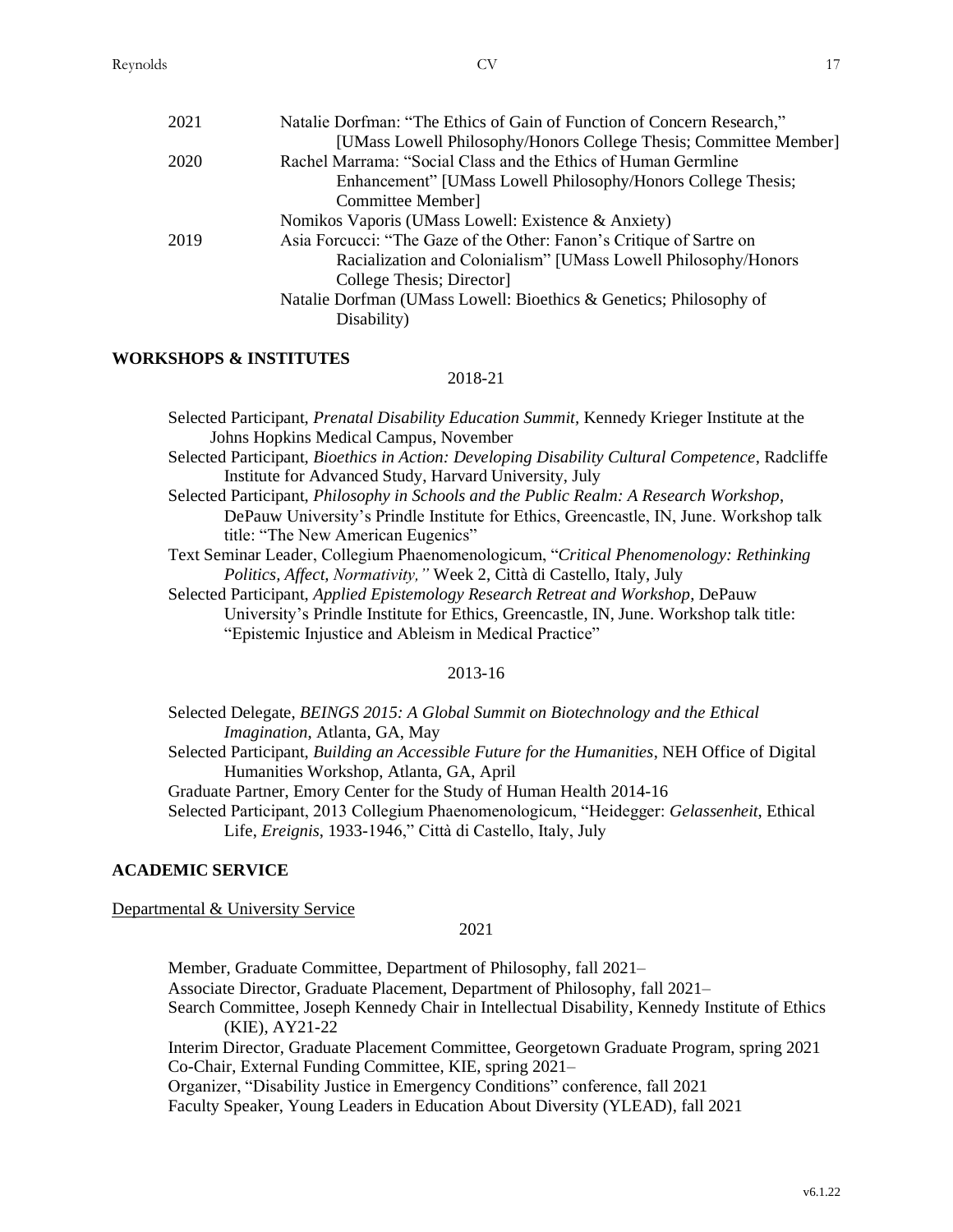Faculty Contact for Visiting Researcher, Sarah M. Moses, Associate Professor of Religion University of Mississippi, (KIE), AY 21-22

Speaker, Disability Studies Research Roundtable, fall 2020 & fall 2021

Member, 2021 Raines "Grand Challenge" Research Fellowship Committee, spring

Speaker, 2021 Raines "Grand Challenge" Mentorship Workshop, spring

Speaker, Georgetown Lauinger Library *Diversity, Equity, and Inclusion Committee*, spring

Speaker, GU Philosophy Department European Philosophy Series, spring

Speaker, Care Ethics Event on Fabienne Brugere's Care Ethics, Georgetown Department of French and Francophone Studies, spring

# 2018-20

Luna Film Series hosted by the Department of Philosophy, UML, spring 2020 Admissions Committee, Ph.D. program in Global Studies, UML, spring 2020 ZCHS-FAHSS Working Group, Spring 2019-present Faculty Advisor, *Disable the Label* Student Group, Spring 2019-present Speaker, "Conversation Starters," The Kennedy College of Sciences, Mar 20 Comprehensive Exam Revision Committee, Ph.D. program in Global Studies Admissions Committee, Ph.D. program in Global Studies Member, Disability Studies Interdisciplinary Minor Faculty Workgroup Member, C.A.R.E. Faculty Workgroup Speaker, Philosophy Film Series: Gattaca Screening at La Luna, Nov. 26 Speaker, UMass Lowell ODK Leadership Honor Society, Dec. 6 New Course Creation: Philosophy of Disability Core Faculty Member, Interdisciplinary Disability Studies Minor, 2018-2020 Core Faculty Member, Center for Autism Research and Education, 2018-2020 Core Faculty Member, Global Studies PhD Program, 2018-2020

#### 2014-17

Departmental Graduate Student Representative (Spring), Emory University Advisory Board, Emory Disability Studies Initiative Advisory Council Member, Emory Center for Diversity and Inclusion Emory Philosophy Graduate Conference Planning Committee Emory Philosophy Graduate Constitution Committee

#### Organizational, Conference, & Workshop Service

#### 2021-22

Director, 46<sup>th</sup> Annual International Merleau-Ponty Circle: "Fits and Misfits: Rethinking Disability, Debility, and the World with Merleau-Ponty," November Access Committee Chair, *FEAST (Association for Feminist Ethics and Social Theory)* Disability Ethics Affinity Group Student Paper Award Selection Committee, *American Society for Bioethics & Humanities (ASBH)* Ad-Hoc Committee on Accessibility, *ASBH* Paper Award Selection Committee, *ASBH* Co-organizer, JPD Inaugural Issue Launch Virtual Event Chair, Committee on Accessibility, Disability and Inclusion (ADI), *Society for Phenomenology and Existential Philosophy* (SPEP), 2020– Board Member (ex officio), Society for Philosophy and Disability, 2020–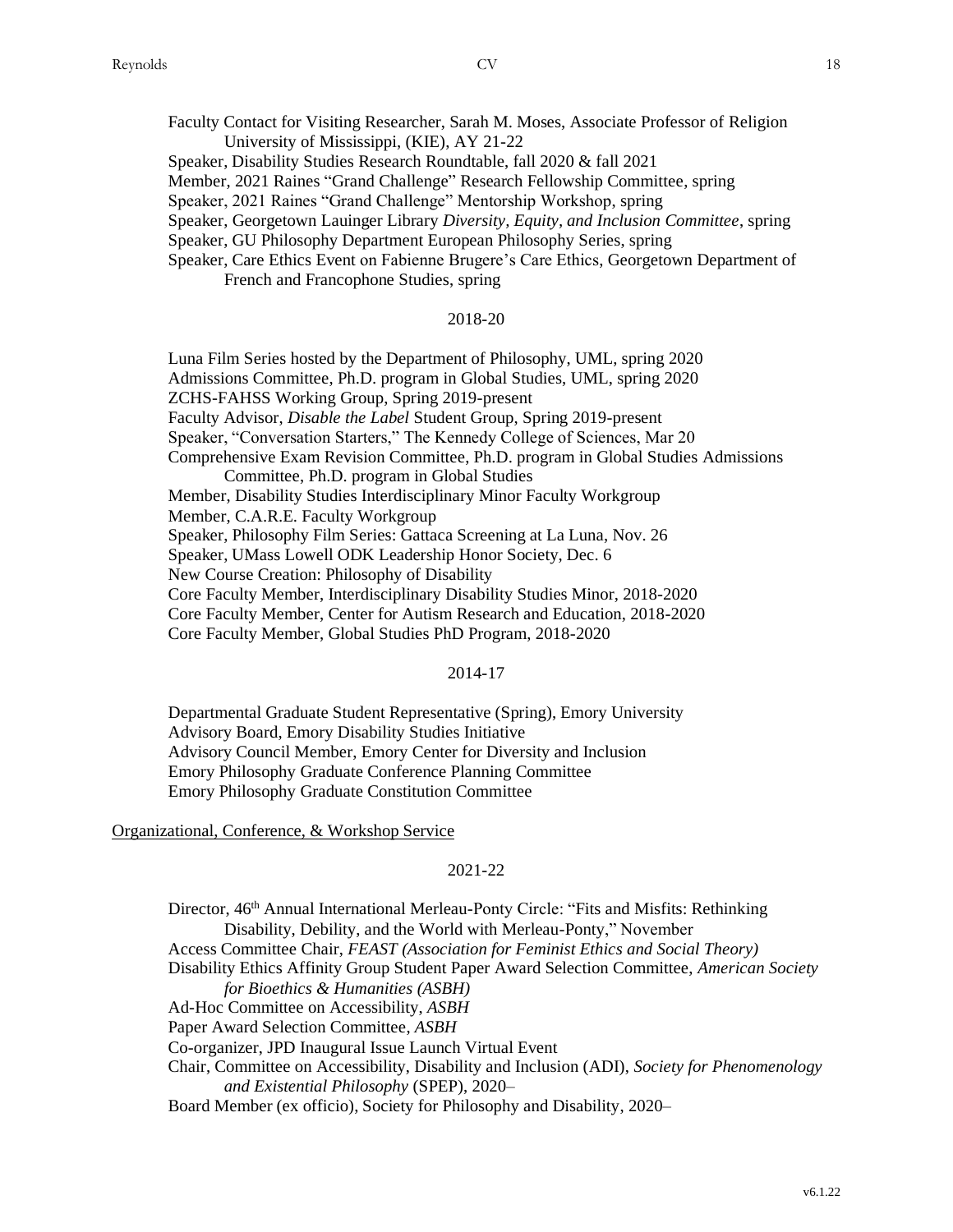Member (ex officio), Book Selection Advisory Committee (BSAC), *SPEP*, 2020–

#### 2018-19

Advisory Board Member, The Pluralist's Guide to Philosophy Accessibility Consultant, *Collegium Phaenomenologicum* Accessibility Consultant, *International Merleau-Ponty Circle* Primary Organizer, The Gift and Weight of Genomic Knowledge Conference, *The Hastings Center*, New York City, NY, October Constitution Committee, PhiloSOPHIA, April-present Moderator, panel on Jennifer Scuro's *Addressing Ableism*, PhiloSOPHIA, University of Richmond, Richmond, VA, March

#### 2015-17

Organizer, Emerging Scholars in Bioethics Workshop, *The Hastings Center*, July Co-organizer with David M. Peña-Guzmán (John Hopkins University) and Teresa Blankmeyer Burke (Gallaudet University), panel on "Epistemic Injustices in Medical Practice," *American Society for Bioethics and Humanities*, Kansas City, MO, October Co-organizer with Ally Peabody (UCLA), panel on "Spectrums of (Dis)Ability," *American Comparative Literature Association*, Utrecht University, Utrecht, Netherlands, July Conference Organizing Committee, WMU Medical Humanities Conference, Western Michigan University, Kalamazoo, MI, September Co-Chair, Accessibility Committee, *PhiloSOPHIA*, Florida Atlantic University Session Chair, Heidegger Circle Satellite Meeting, Eastern APA Respondent for Colloquium on Cynthia Willett's *Interspecies Ethics*, Emory Speaker, SIRE Undergraduate Research Mentorship Program *President*, Phenomenology Research Group, Emory Chapter

# **ADMINISTRATIVE EXPERIENCE**

2022: *Director*, 46<sup>th</sup> Annual Meeting of the International Merleau-Ponty Circle

- o Budget management
- o Revenue acquisition through co-sponsorships, university funds, etc.
- $\circ$  Planning, organization, and execution of all logistics (w/ the invaluable help of the amazing Carina Olsson and Ellie Yaeger)

2014-15: *Program Coordinator*, Emory University Disability Studies Initiative

- o Head of administration and communication for all DSI activity
- o Budget management
- o Revenue acquisition through co-sponsorships and executive funds
- o Planning, organization, and execution of logistics for all events
- o Lead development of all marketing and publicity, including print, web, and social media

# **LANGUAGES**

English: native (research knowledge or beyond of each language below) German French Spanish Ancient Greek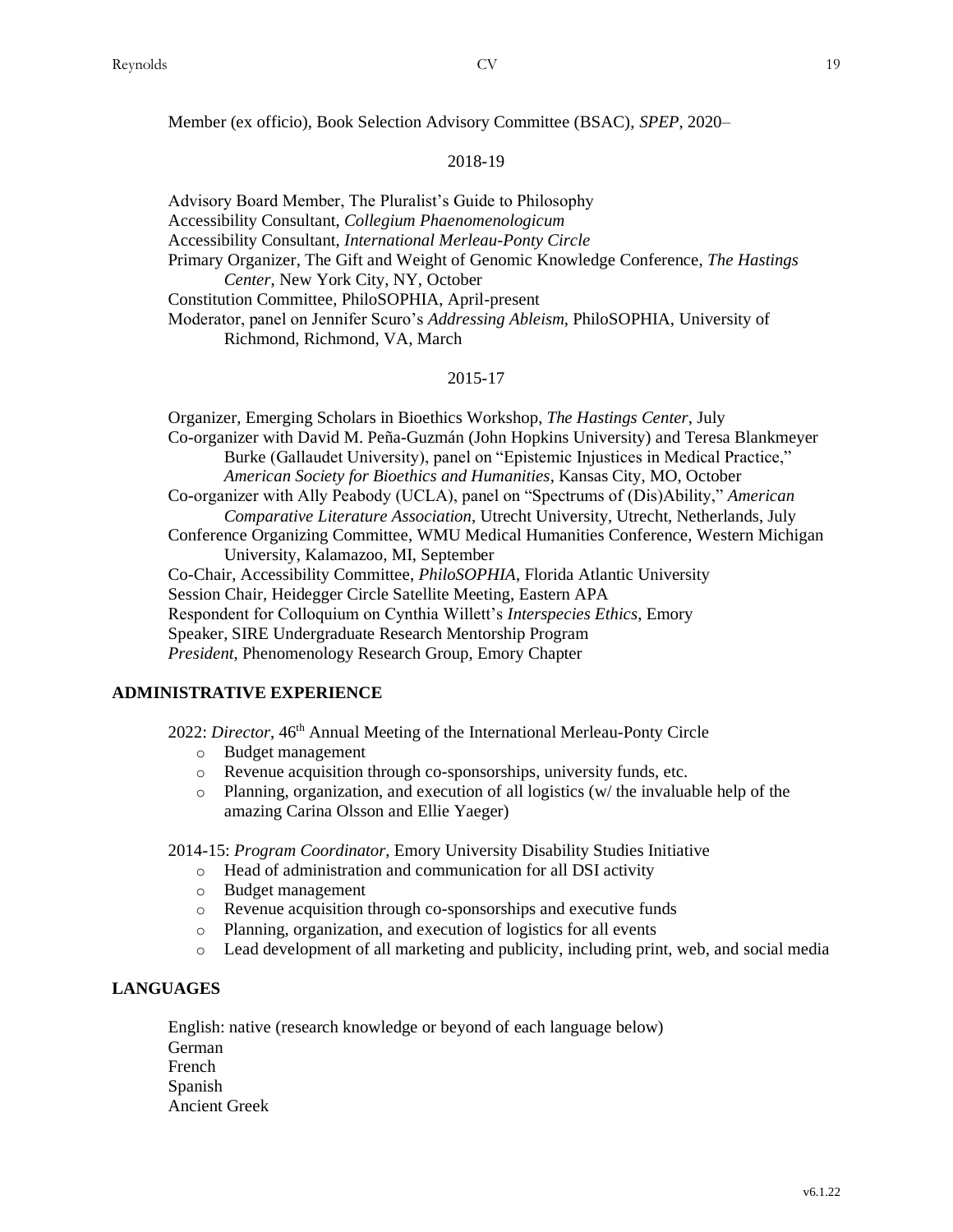Latin

#### **REFEREE WORK**

#### Journals/Encyclopedias:

*Stanford Encyclopedia of Philosophy Episteme: A Journal of Individual and Social Epistemology American Medical Association Journal of Ethics British Journal for the Philosophy of Science Journal of Medical Ethics Health Affairs Science and Engineering Ethics American Journal of Bioethics Disability Studies Quarterly Kennedy Institute of Ethics Journal The Hastings Center Report Ergo: An Open Access Journal of Philosophy Medicine, Health Care and Philosophy Journal of Social Philosophy Feminist Philosophy Quarterly Journal of Genetic Counseling Theoretical Medicine and Biology Hypatia: A Journal of Feminist Philosophy Bioethics Medical Humanities Journal of Bioethical Inquiry International Journal of Feminist Approaches to Bioethics Chiasmi International: Trilingual Studies Concerning the Thought of Merleau-Ponty Journal of Applied Philosophy Journal of Speculative Philosophy Journal of Ethics and Social Philosophy Radical Philosophy Review Social Theory & Practice Puncta: A Journal of Critical Phenomenology Catalyst: Feminism, Theory, Technoscience Women, Gender, & Research Social Theory and Practice Social Inclusion Feral Feminisms* 

#### Presses:

*Oxford University Press Northwestern University Press Routledge Rowman & Littlefield Palgrave Macmillan*